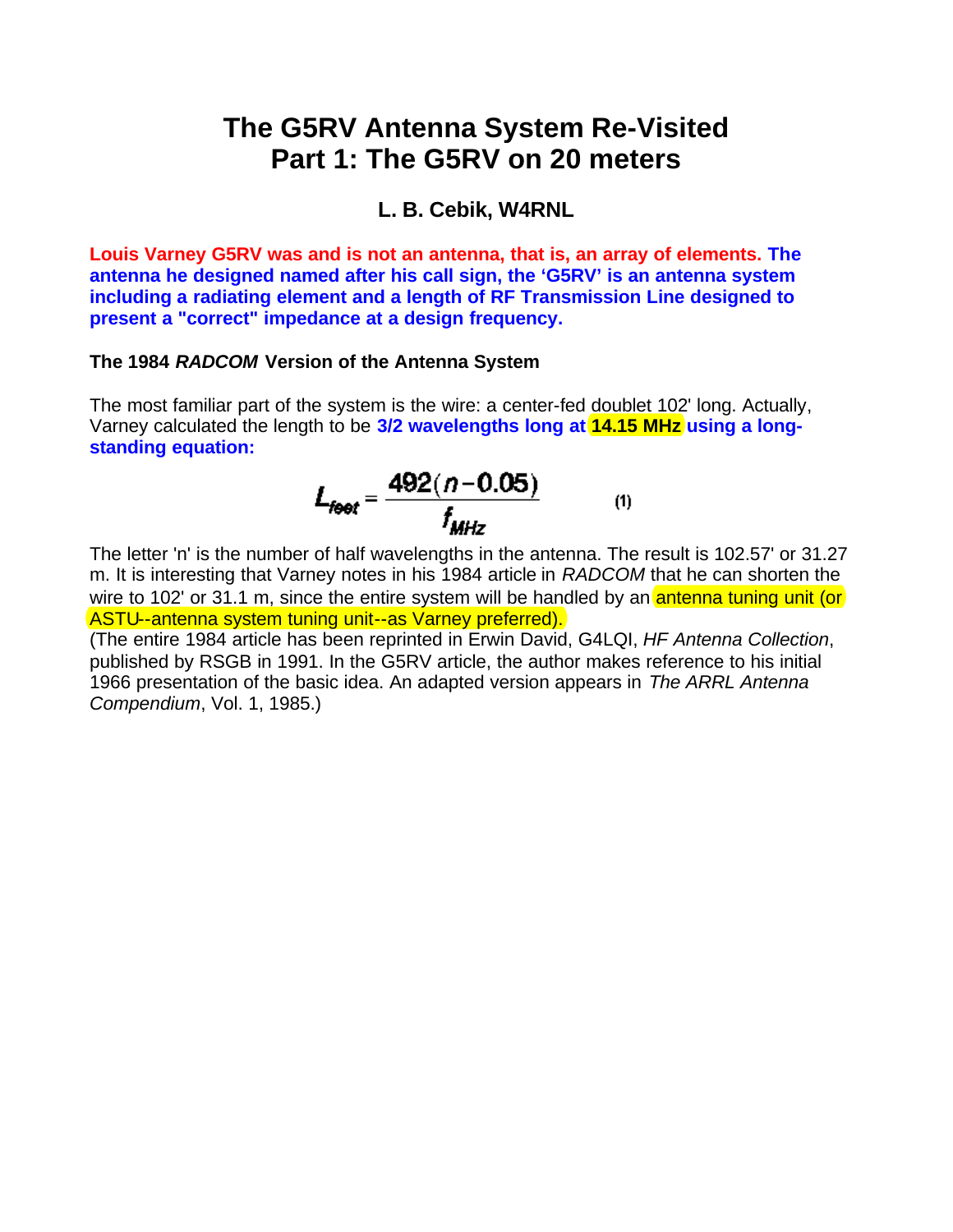

However, we conventionally sketch the G5RV antenna system as in **Fig. 1**. The center-fed doublet has a section of parallel transmission line extending from the radiating wire feedpoint to a junction with the "main" feedline.

Curiously, Varney specifies the length of the matching section as 34.0' or 10.36 m. Using the same constant for a half-wavelength (492), the section is a half wavelength at 14.47 MHz. The prescribed length assumed a velocity factor (VF) in the line section of 0.98--hence the final length.

Many folks presume that the original impedance of the matching section line used in the G5RV is 450 Ohms. However, Varney specifies home-made open wire feeder composed of AWG #16 copper wire spaced 2" (5 cm) apart. The characteristic impedance of such line by standard calculations is closer to 525 Ohms. At 14.15 MHz, the line is 1/2-wavelength long, thus replicating the feedpoint impedance. Hence, the line Zo is--at 20 meters--of little consequence.

A 3/2-wavelength wire--if properly cut--should present a feedpoint impedance slightly higher than a 1/2-wavelength resonant dipole: about 90 Ohms. Hence, the impedance at 14.15 MHz at the base of the matching section should also be about 90 Ohms. Thus did Varney design the G5RV antenna system for a 75-Ohm "twinlead" or coaxial feeder.

There seemed to be an instant misunderstanding of the 1/2-wavelength line used by Varney in his antenna system, since recommendations immediately began to appear for the use of twinleads other than the home-made open- wire feeder used in the original. At 14.15 MHz, 300-Ohm solid ribbon twinlead with a VF of 0.82 (using numbers from the *RADCOM* article) requires 28.5' or 8.69 m of line for the matching section. However, the recommended length is 28' or 8.5 m. This latter value is closer to but not identical with applying the ribbon VF value to Varney's 34' length--which already has a VF of 0.98 built into its length. Likewise 300-Ohm ribbon with windows has a VF (in the article) of 0.90. Calculating its length using the 492 constant yields 31.29' or 9.54 m. However, the recommended length of such line is 30.6' or 9.3 m, the values one would arrive at by applying the 0.90 VF value to Varney's 34' length.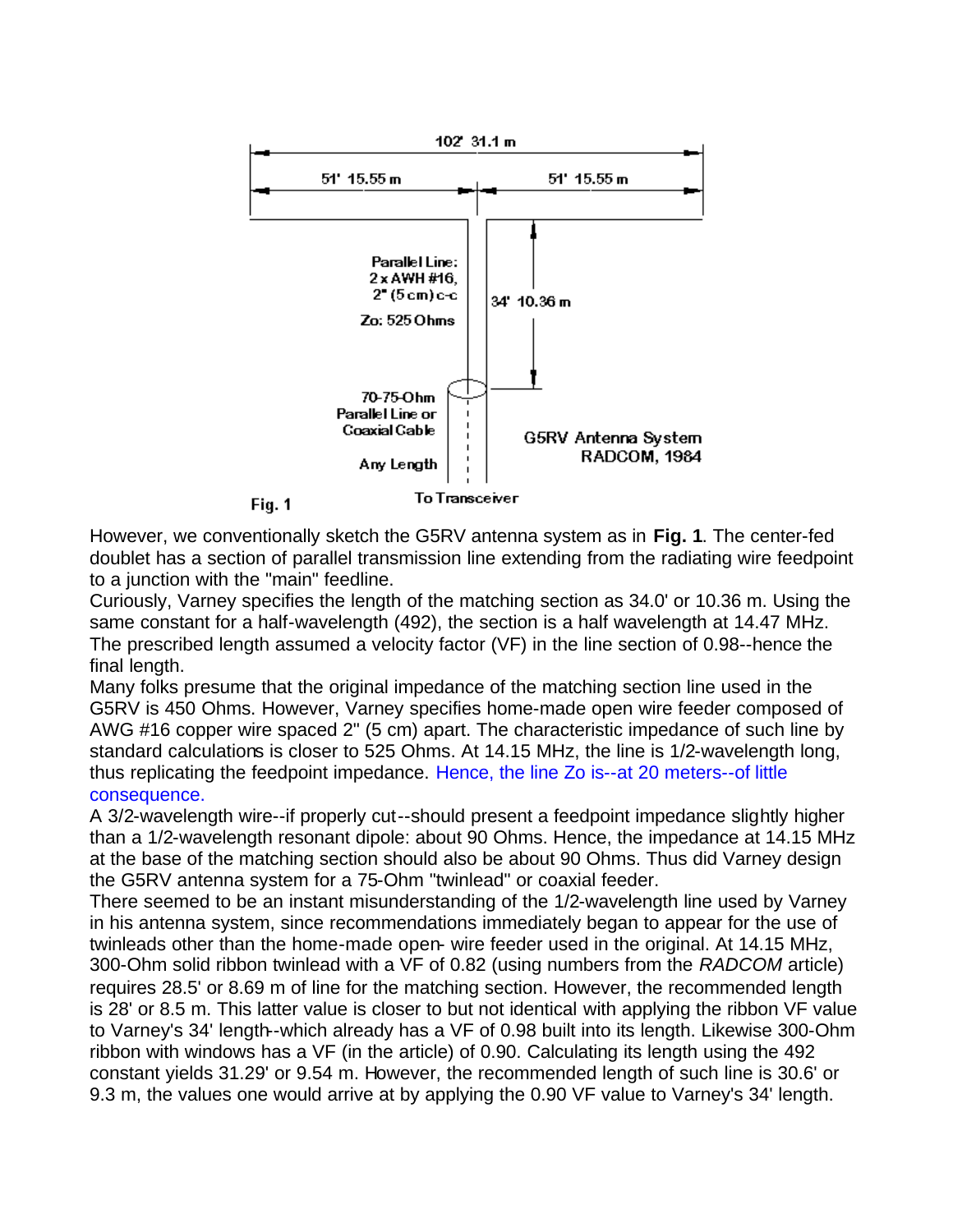With so much confusion built into the basic accounts of the G5RV, there can be little wonder that the antenna has become the subject of endless variations, some being serious attempts to arrive at an ideal antenna of its type, others being generated simply to sell commercial versions of the antenna.

We have not yet tried to place the antenna on bands other than 20 meters. It is in pursuit of this goal that the G5RV has been taken well past its original intent. Remember that, even though Varney thought the G5RV would provide a good match on 20 meters for a 75-Ohm main feedline, he believed in using an ATU at the rig end of the line.

# **Some Small Facts About Wire Antennas**

Before we take the plunge into other bands, we should pause to review the methods by which the G5RV antenna system emerged and how well they play in the 21st century. The review will not be simple, because many of the notes are partially accounted for by the developer of the system. However, those same notes may be at odds with common but erroneous interpretations of the antenna. This feature will hold true without ever leaving 20 meters or straying very far from the design frequency, 14.15 MHz.

The equation for calculating the length of an antenna consisting of multiple half-wavelengths has a long and honored history when well used. In fact, it is very well used when calculating non-resonant antennas or antennas for which resonance is not at all crucial. Where we require some degree of precision in determining the length of a resonant antenna, the equation turns out to be quite off the mark.

Since Louis Varney stated that he intended to use the antenna system with an antenna tuner, he effectively implied that the equation used to determine the 102' length was sufficiently accurate for that method of operation. As well, his estimate of the feedpoint impedance, repeated at the end of the 34' matching section of parallel transmission line, was also within the limits of accuracy necessary for using the system with an ATU. However, 102' is not a resonant length of wire at 14.15 MHz, and its resistive impedance component is not 90 Ohms.

These latter facts, which we shall embellish shortly, would be not problem if the general conception of the G5RV antenna system included the use of an antenna tuner. However, the antenna has acquired a reputation for being able to provide under 2:1 SWR on more than one band--without qualifications needed to confine the claim to a reasonably clear arena of truth. So the following notes are more applicable to understanding why the general conception--rather than Varney's--is off base.

We should note two facts about wire antennas. First, in the HF region, we have tended to blithely ignore the fact that changes of wire diameter have an effect upon the resonant length of a wire antenna and upon the feedpoint impedance. We tend to use "cutting" formulas as if they were wholly unrestricted in scope and always accurate, regardless of the wire we select. For HF wire antennas in the U.S., we tend to use wires as small as AWG #18 (0.0403" diameter)--such as copperweld--and as large as AWG #12 (0.0808" diameter) hard drawn copper, not to mention the common sizes in between. The wire diameter is small compared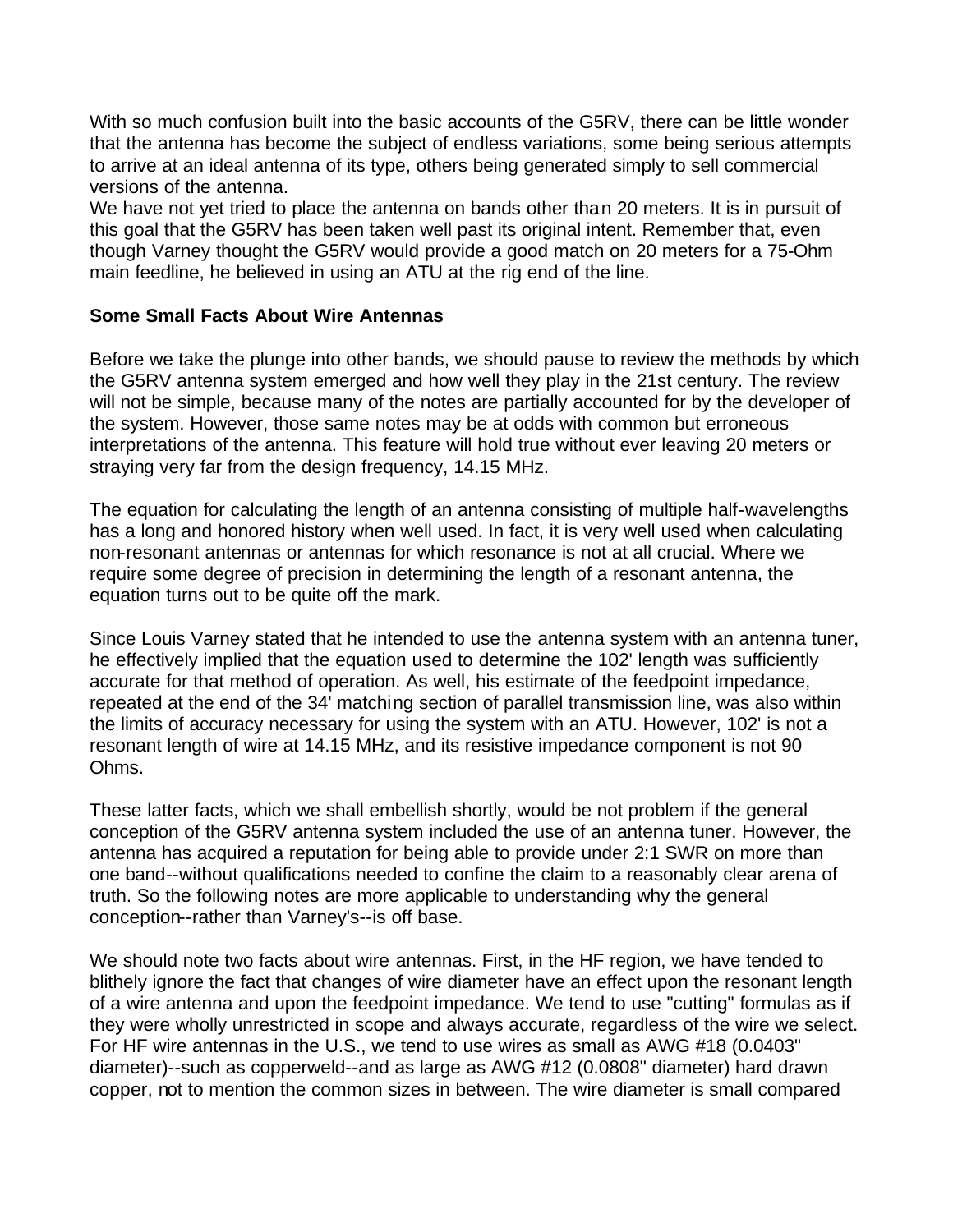to a wavelength (about 834.5" at 14.15 MHz); nevertheless, a 2:1 change of wire diameter will have a recordable affect on the wire's resonant length and feedpoint impedance. Second, as we move a horizontal wire antenna to varying heights below about 1 wavelength, we shall find a second source of variation in the resonant length and feedpoint impedance of a wire antenna. Unlike variations due to wire diameter, which are quite regular, the variations due to height tend to follow cyclical patterns that repeat every half-wavelength. We can sample some of these variations from the tables that follow. In each case, I modeled 102' copper wires from AWG #18 through AWG #12, using NEC-4, which is more than adequate to provide accurate data. The models used 101 segments with a source centered on the wire. The test models were initially modeled in free space and then at two different heights above average ground (conductivity: 0.005 s/m; permittivity: 13). The upper height was 65.62' or 20 m, close to 1 wavelength above ground. The lower height was 32.81' or 10 m above ground. Let's see what the models report.

#### **. . . . . . . . . . . . . . . . . . . . . . . . . . . . . . . . . . .**

 **Source Impedance of a 102' Wire at 14.15 MHz**

#### **Free Space**

|            | Wire Dia. Feedpoint Impedance 75-Ohm |       |            |
|------------|--------------------------------------|-------|------------|
| AWG        | $R +$ /- j X Ohms                    |       | <b>SWR</b> |
| #12        | 102 - j 48                           | 1.869 |            |
| #14        | 103 - j 51                           | 1.914 |            |
| #16        | $104 - j53$                          | 1.958 |            |
| #18        | $105 - j55$                          | 1.999 |            |
| 65.62'/20m |                                      |       |            |
| Wire Dia.  | Feedpoint Impedance 75-Ohm           |       |            |
| AWG        | $R +$ /- j X Ohms                    |       | <b>SWR</b> |
| #12        | $104 - j49$                          | 1.883 |            |
| #14        | $104 - j51$                          | 1.928 |            |
| #16        | $105 - j54$                          | 1.972 |            |
| #18        | $106 - j56$                          | 2.012 |            |
| 32.81'/10m |                                      |       |            |
| Wire Dia.  | Feedpoint Impedance 75-Ohm           |       |            |
| AWG        | R +/- j X Ohms                       |       | <b>SWR</b> |
| #12        | 111 - j 56                           | 2.048 |            |
| #14        | 112 - j 59                           | 2.093 |            |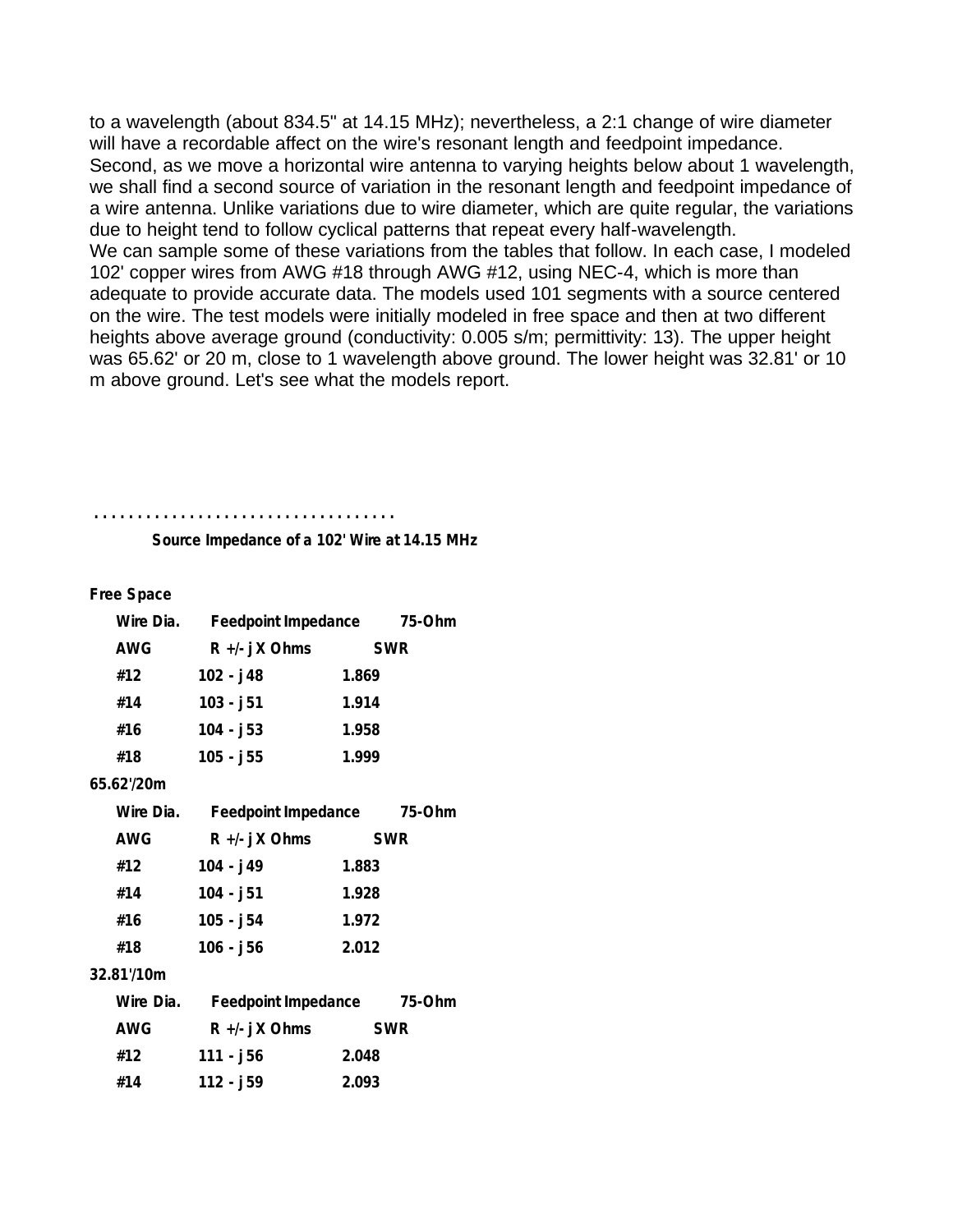| #16 | $112 - j61$ | 2.136 |
|-----|-------------|-------|
| #18 | 113 - j 63  | 2.177 |

 **. . . . . . . . . . . . . . . . . . . . . . . . . . . . . . . . . . .**

The SWR numbers are overly precise relative to the rounded impedance values. The intent is to show clearly the general trends. The thinner the copper wire, the higher the resistive component of the impedance, despite the fact that the wire is ever shorter of resonance. As well, although the impedance values at a 1-wavelength antenna height are very close to the free-space values, the impedance figures at a 1/2-wavelength height show some departure from the free-space values.

Finally, the wire is well short of resonance at the design frequency. Otherwise put, for precision of resonant length, the traditional equation simply will not do.

I replicated the exercise when I added in a 34' or 10.36-m length of 525-Ohm feedline with a velocity factor of 0.98. This provides an electrical half-wavelength of line, that is, the equivalent of 34.77' or 10.60 m at 14.15 MHz. Remember that the intent of this line section on the design frequency is to replicate the wire feedpoint impedance at the end of the so-called matching section.

For this exercise, it is unnecessary to model the parallel transmission line with physical wires. One may use the TL facility within NEC-4 software to provide a non-radiating mathematical model of a perfect (lossless) transmission line. Since Varney's writings anticipate that the antenna builder will respect the requirement of parallel transmission line to sustain its balance, the non-radiating aspect of the NEC TL facility is within the bounds of the exercise. Because the line is relatively short, the difference between a lossless line and a real line constructed according to Varney's specifications will almost too small to notice. On the other hand, because we are using a physical length that is only close to but not exactly a halfwavelength at the design frequency, we should expect to see small variations in the resulting impedance and SWR values. The following table records the results of this exercise.

 **. . . . . . . . . . . . . . . . . . . . . . . . . . . . . . . . . . .**

 **Source Impedance of a 102' Wire and 34' Line at 14.15 MHz**

#### **Free Space**

| Wire Dia.  | <b>Feedpoint Impedance</b> | 75-Ohm     |
|------------|----------------------------|------------|
| <b>AWG</b> | $R +$ /- j X Ohms          | <b>SWR</b> |
| #12        | $102 - j52$                | 1.933      |
| #14        | $103 - j54$                | 1.979      |
| #16        | $104 - j57$                | 2.024      |
| #18        | $105 - j59$                | 2.066      |
| 65.62'/20m |                            |            |
| Wire Dia.  | <b>Feedpoint Impedance</b> | 75-Ohm     |
| <b>AWG</b> | $R +$ /- j X Ohms          | <b>SWR</b> |
| #12        | $104 - j52$                | 1.946      |
| #14        | $104 - j55$                | 1.993      |
|            |                            |            |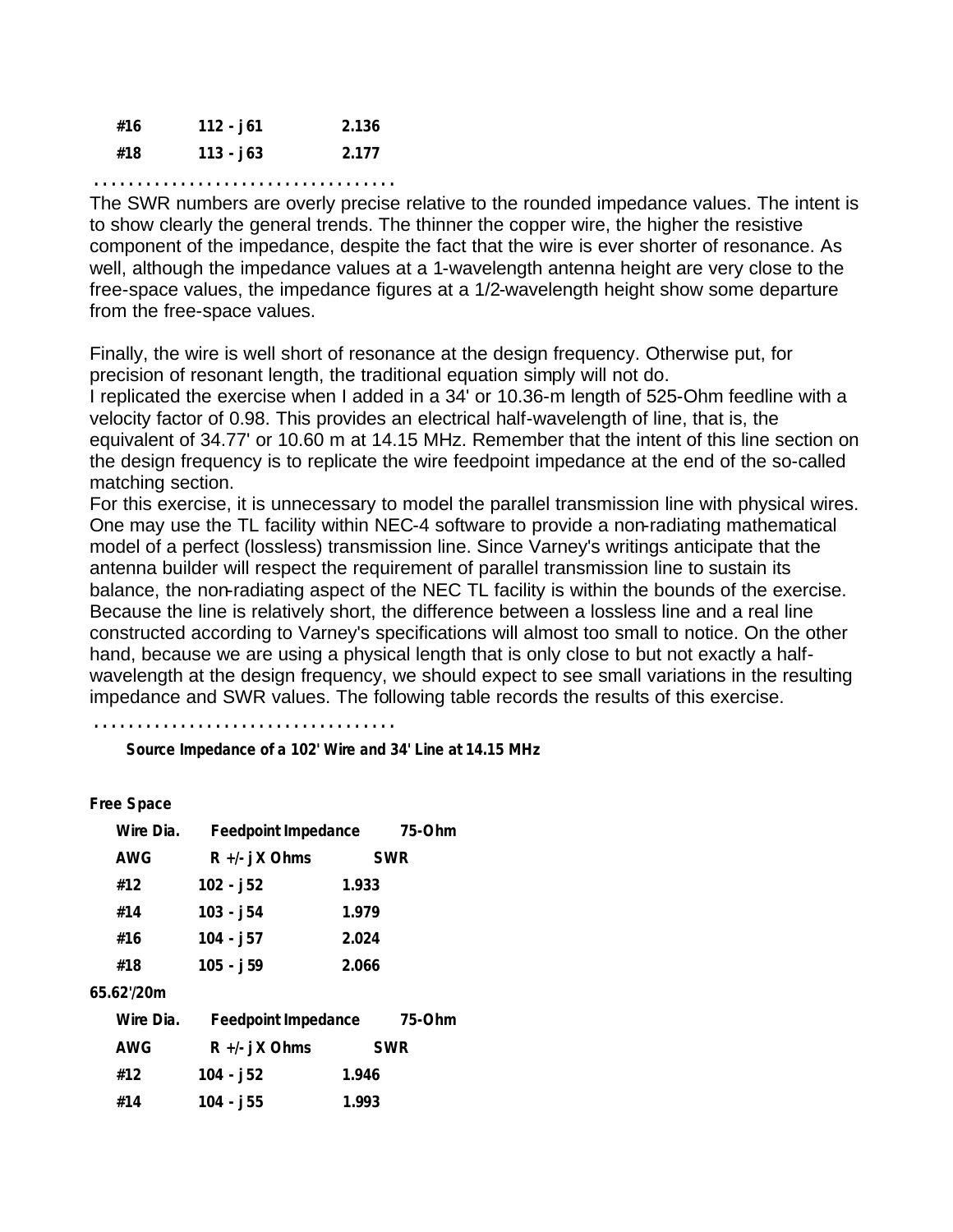| #16        | $105 - j57$                | 2.037      |
|------------|----------------------------|------------|
| #18        | $106 - j59$                | 2.079      |
| 32.81'/10m |                            |            |
| Wire Dia.  | <b>Feedpoint Impedance</b> | 75-Ohm     |
| <b>AWG</b> | $R +$ /- j X Ohms          | <b>SWR</b> |
| #12        | 111 - $j$ 60               | 2.111      |
| #14        | 111 - $j$ 62               | 2.158      |
| #16        | 112 - $j$ 64               | 2.203      |
| #18        | $113 - j66$                | 2.245      |
|            |                            |            |

There are only slight differences between the two tables, and the bulk of those differences result from the fact of choosing a physical approximation of a 1/2-wavelength line rather than using an exact 1/2-wavelength line. However, it is likely that the modeled line is closer to 1/2 wavelength than will be most lines cut for a physical implementation of the G5RV antenna system.

At the design frequency, we need not explore the consequences of using something other than the line specified for the antenna. The use of 300-, 400-, and 450-Ohm lines--if each is an electrical half-wavelength--will result in virtually identical tables for 14.15 MHz. A more important question concerns the antenna length. As initially specified, the wire is too short to be resonant at 14.15 MHz. But what length might seem more resonant? The spread of impedance figures suggests that we might use a compromise between the resonance at a 20-m height and resonance at a 10-m height. In fact, I used this compromise to arrive at a length of 103.35' or 31.5 m.

The compromise does not represent an ideal situation, only a convenient one. The change of impedance and resonant length does not follow a simple progression with decreases in height. Instead, the values change cyclically in half-wavelength increments (ignoring height below about 0.2 wavelengths above ground). The sample heights used here do not necessarily represent the extremes that might appear at other heights.

With these qualifications, we can examine the data reported by NEC-4 for the revise wire length with the 34' line attached. Since the free-space values and the 20-m height values are so similar, I have omitted the free-space portion of the exercise.

 **. . . . . . . . . . . . . . . . . . . . . . . . . . . . . . . . . . .**

 **Source Impedance of a 103.35' Wire and 34' Line at 14.15 MHz**

#### **65.62'/20m**

| Wire Dia.  | <b>Feedpoint Impedance</b> | 75-Ohm     |
|------------|----------------------------|------------|
| <b>AWG</b> | $R +$ /- j X Ohms          | <b>SWR</b> |
| #12        | $111 + j$ 7                | 1.494      |
| #14        | $112 + j$ 7                | 1.497      |
| #16        | $112 + j6$                 | 1.504      |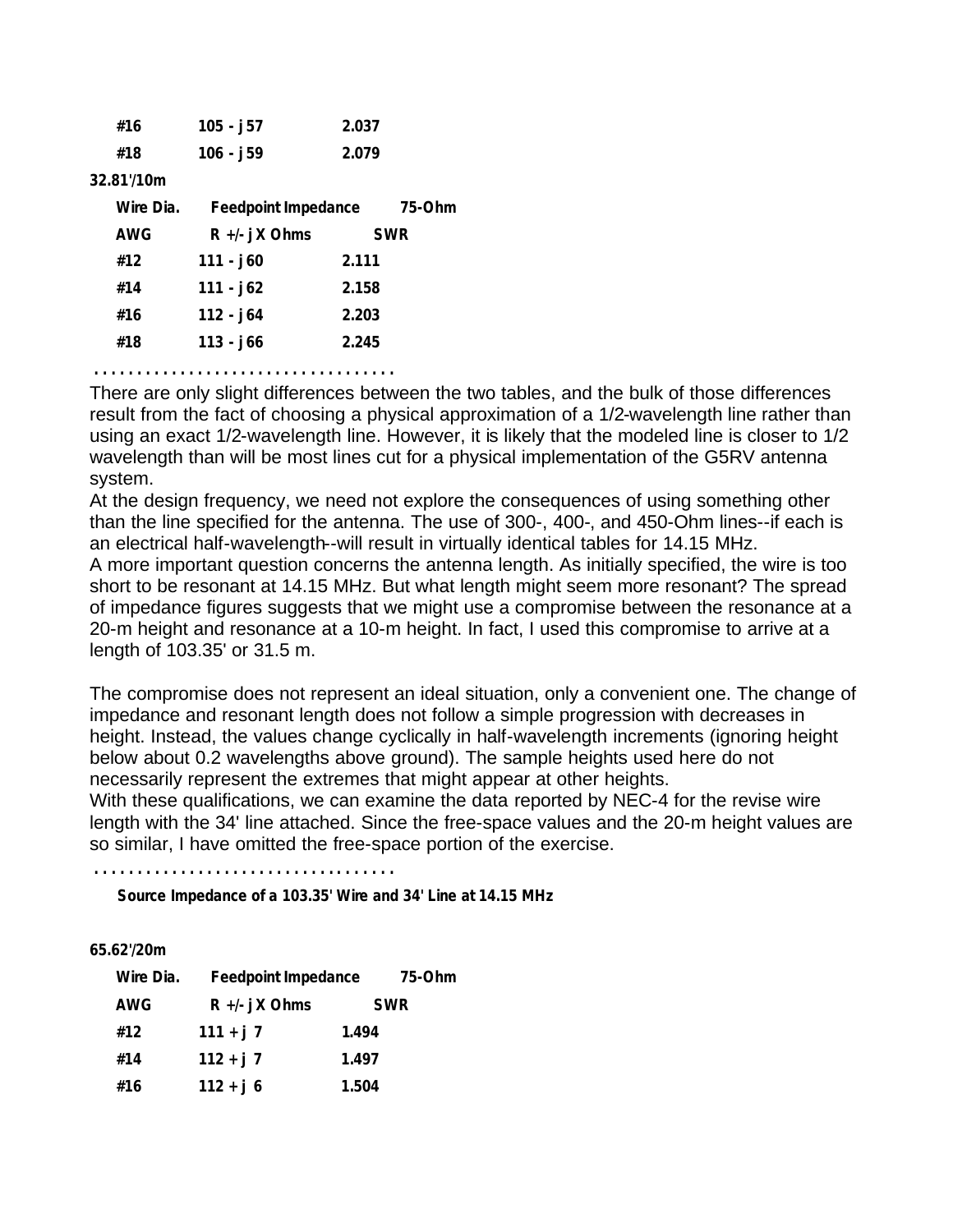**#18 113 + j 6 1.515**

#### **32.81'/10m**

| Wire Dia.  | <b>Feedpoint Impedance</b> | 75-Ohm     |  |
|------------|----------------------------|------------|--|
| <b>AWG</b> | $R +$ /- j X Ohms          | <b>SWR</b> |  |
| #12        | 119 - $\vert$ 1            | 1.586      |  |
| #14        | 119 - $j$ 2                | 1.592      |  |
| #16        | $120 - j$ 2                | 1.601      |  |
| #18        | $120 - j$ 3                | 1.613      |  |
|            |                            |            |  |

 **. . . . . . . . . . . . . . . . . . . . . . . . . . . . . . . . . . .**

Increasing the length of the wire toward resonance, of course, increases the resistive component of the source impedance. Hence, there is a limit as to how low the 75-Ohm SWR can go by this strategy. As well, as the wire thins, the resistive component goes up. We seem to have gained a usable 75-Ohm SWR at the design frequency, but obviously the 50-Ohm SWR would be well above 2:1. In the days before fixed-tuned output circuits in transmitters, the old pi-network amplifier output circuits--with variable "tune" and "load" controls--would have easily provided a match to these impedance values in 20 meters. As well, they fall well within the range of almost any ATU, even the limited range versions incorporated into some modern transceivers.

However, an SWR value at a spot frequency does not tell the entire story about antenna performance. We are as interested in the SWR bandwidth as we are in the particular value at some given frequency. So I ran frequency sweeps of the two versions of the G5RV antenna, both with the 34' line attached.

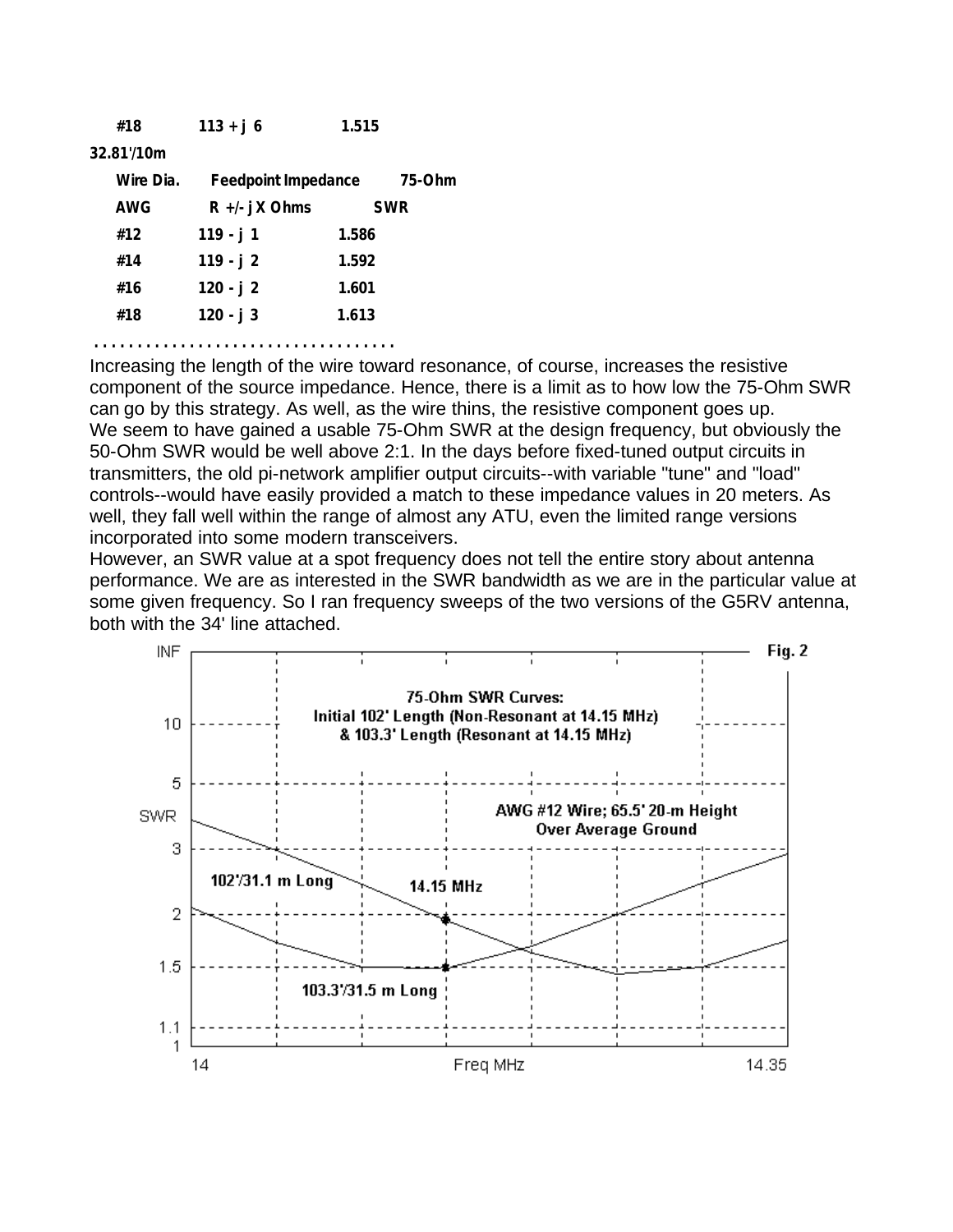**Fig. 2** shows the curves for the short and the long antennas. Clearly, the longer length favors the lower end of 20 meters, while the 102' length favors the upper end of the band. The impedance level of a G5RV is high enough that we cannot obtain full band coverage from the wire and line combinations. In addition, the 1/2-wavelength line section is 1/2 wavelength only at the design frequency. Hence, it contributes to a narrowing of the SWR bandwidth. We may note in passing that a common resonant 1/2-wavelength dipole of any of the wire sizes sampled in this exercise would easily cover the 20-meter band with under 2:1 SWR. Moreover, an ATU would free us from concern about the 2:1 SWR that marks the limit of full output from most modern transceiver designs. Nonetheless, it is interesting to note that the 3/2-wavelength wire tends to show a narrower SWR bandwidth than the shorter halfwavelength dipole. The narrower operating bandwidth will, of course, be a matter of concern for anyone who tries to use a G5RV antenna system without an intervening ATU. Unfortunately, this latter mode of operation seems to be the rule rather than the exception--at least until one experiences first hand the limitations of the system.

# **A Side-Note on Height vs. Feedpoint Impedance**

I have noted that for any single-wire doublet, the source impedance varies with the height above ground. The variation is most significant in the region below a 1-wavelength height. The differences in the G5RV feedpoint impedance reflected this variation, but perhaps not as convincingly as it ought to do.

Let's begin with a common center-fed dipole at 14.15 MHz. We shall make it from AWG #12 copper wire. Our model will be resonant in free-space. A length of 33.727' or 10.28 m satisfies this requirement within +/-j 1 Ohm reactance. The wire's impedance in free space is 72.9 + j 0.7 Ohms.

I then set the antenna over real average ground, beginning at 0.2 wavelength and continuing in 0.05-wavelength increments to 1.2 wavelengths. The effects of the height changes on the feedpoint resistance and reactance appear in **Fig. 3**.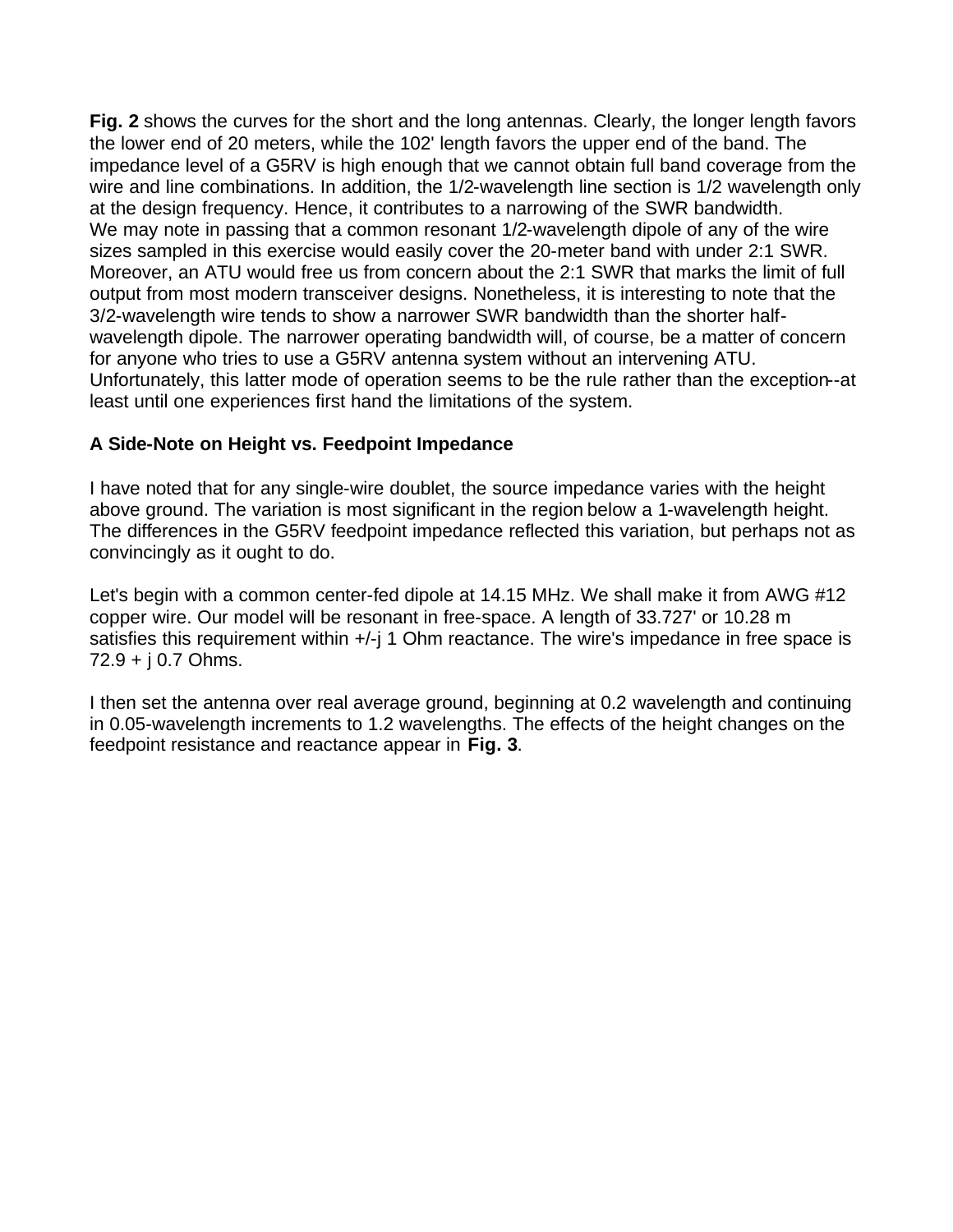

As noted earlier, the resistance and reactance cycles peak at 0.5-wavelength intervals of height. However, the resistance and reactance curves are not synchronized. The reactance peaks occur about 0.15-wavelength higher than their closest resistance peaks.

The reactance swings allow us to re-interpret the data in this way: The resonant length of a 1/2-wavelength dipole changes with height, especially within the range of heights shown in **Fig. 3**. But, even if we resonate the dipole at each height, the feedpoint impedance will still show cyclical changes as we increase the height throughout the range that we have sampled. A 3/2-wavelength doublet exhibits the same sort of impedance swing. Let's construct a 14.15- MHz resonant 3/2-wavelength doublet from the same AWG #12 copper wire. If we resonate it in free space, it will be 103.117' or 31.43-m long. Its free-space feedpoint impedance will be 108.1 + j 0.2 Ohms. Now we are ready to perform the same set of exercises that we performed on the dipole.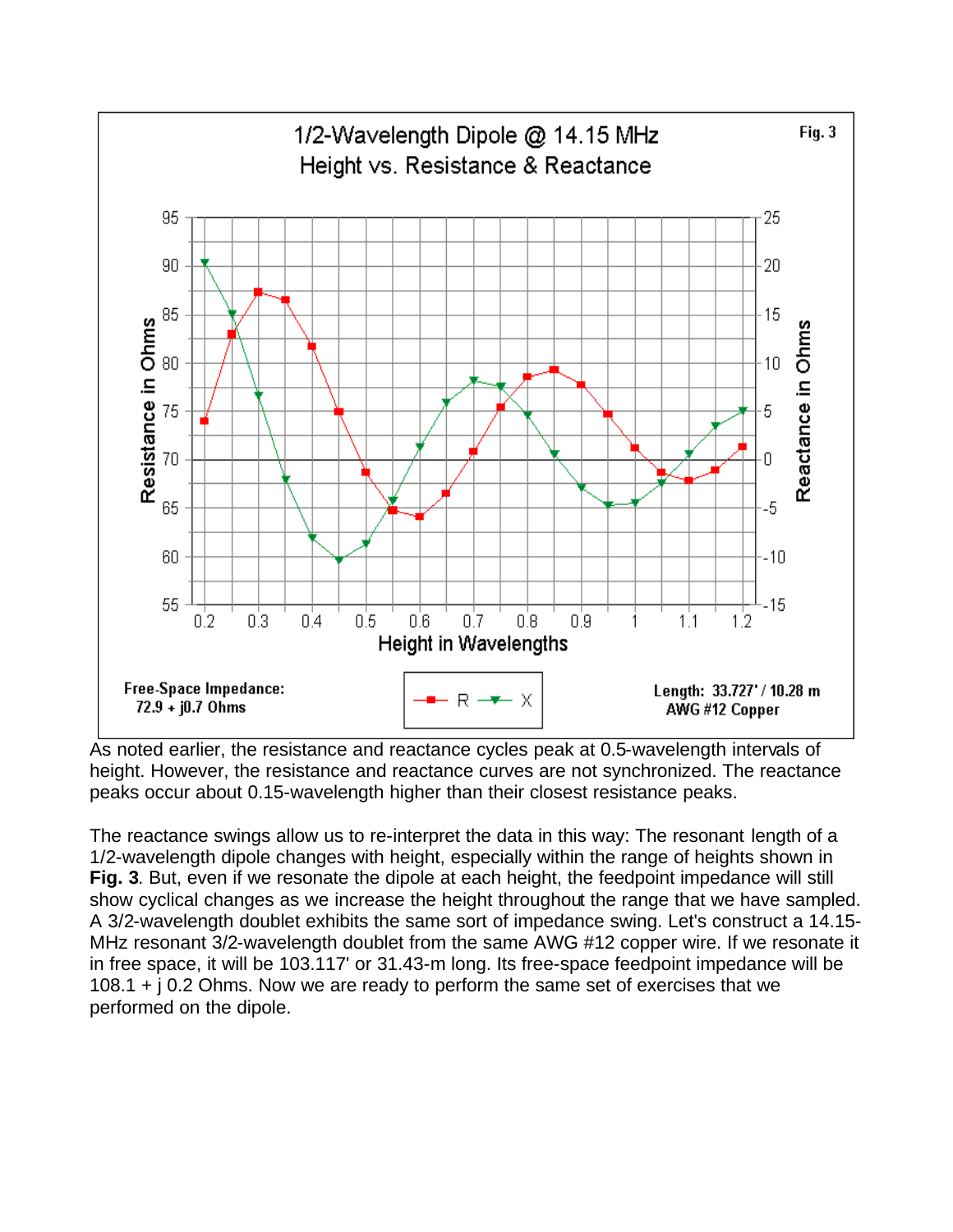

**Fig. 4** shows the results of our test runs. Once more, the resistance and reactance vary considerably as we change heights. The reactance reaches its peaks about 0.15-wavelength higher than height at which the resistance values peak. Perhaps the most notable differences between the dipole and doublet graphs are two: First, the doublet peaks and dipole peaks do not occur at the same heights above ground, although the impedance components for both antennas show 1/2-wavelength cycles. Second, the feedpoint impedance of the longer doublet smoothes out rapidly above 1 wavelength, while the 1/2-wavelength dipole impedance components continue to show noticeable cycles.

Not only does the impedance show differences with height, but so too do the elevation and azimuth patterns. Here, we may illustrate by taking the elevation and azimuth patterns of the 3/2-wavelength doublet at 20-m and at 10-m heights above ground.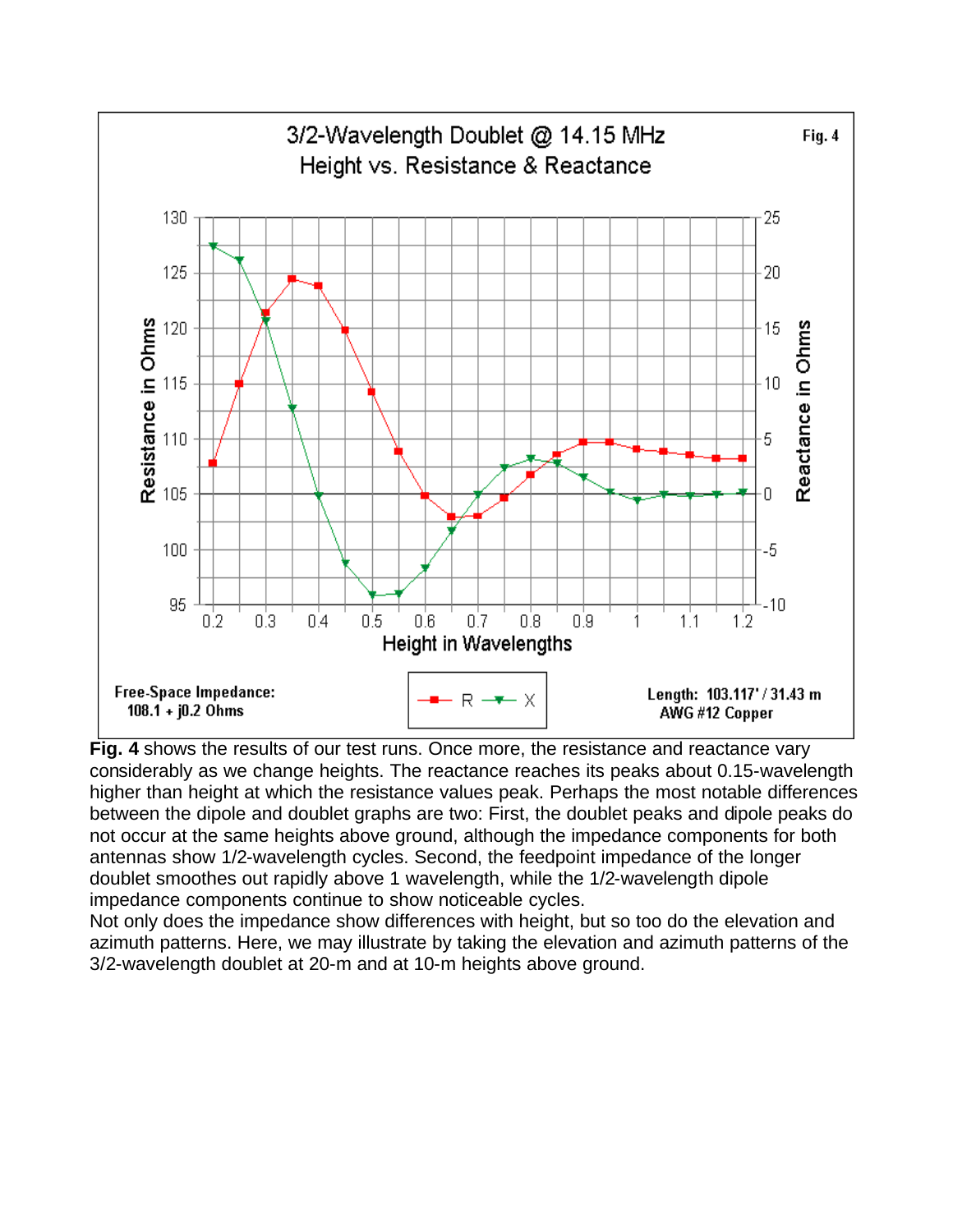

The elevation pattern in **Fig. 5** shows the typical double lobe structure of any horizontal antenna just below 1-wavelength above ground. The azimuth pattern presumes that the antenna wire is stretched horizontally across the graphic and is taken at the antenna's takeoff (TO) angle (the elevation angle of maximum radiation), namely, 14 degrees. It shows 6 lobes, just as we would expect of any wire antenna half-way between 1- and 2-wavelengths long. Note the distinctness of the angular lobes; that is, note the depth of the null off the ends of the antenna.



3/2-Wavelength Doublet at 10-m Height

Fig. 6

**Fig. 6** shows the equivalent patterns when the antenna is half the height of the first model. At just below a half-wavelength in height, we have only a single elevation lobe, just as would any horizontal single-wire antenna at the same height. The azimuth pattern uses a TO angle of 28 degrees and is clearly kin to the one taken at 20 m above ground. However, note the shallower null off the ends of the antenna wire. Radiation off the ends of the wire is down only about 4 dB compared to radiation at the maximum gain angles, compared to a 12-dB differential for the higher version of the antenna.

Like any other wire antenna, the 3/2-wavelength doublet--the heart of the G5RV antenna system at 20 meters--requires reasonable careful orientation if the user has in mind any particular target areas for communications. Likewise, height will always benefit a single-wire antenna, at least to the point where the vertical beamwidth matches as best possible the typical variations in the skip angles on 20 meters.

# **Conclusion to Part 1**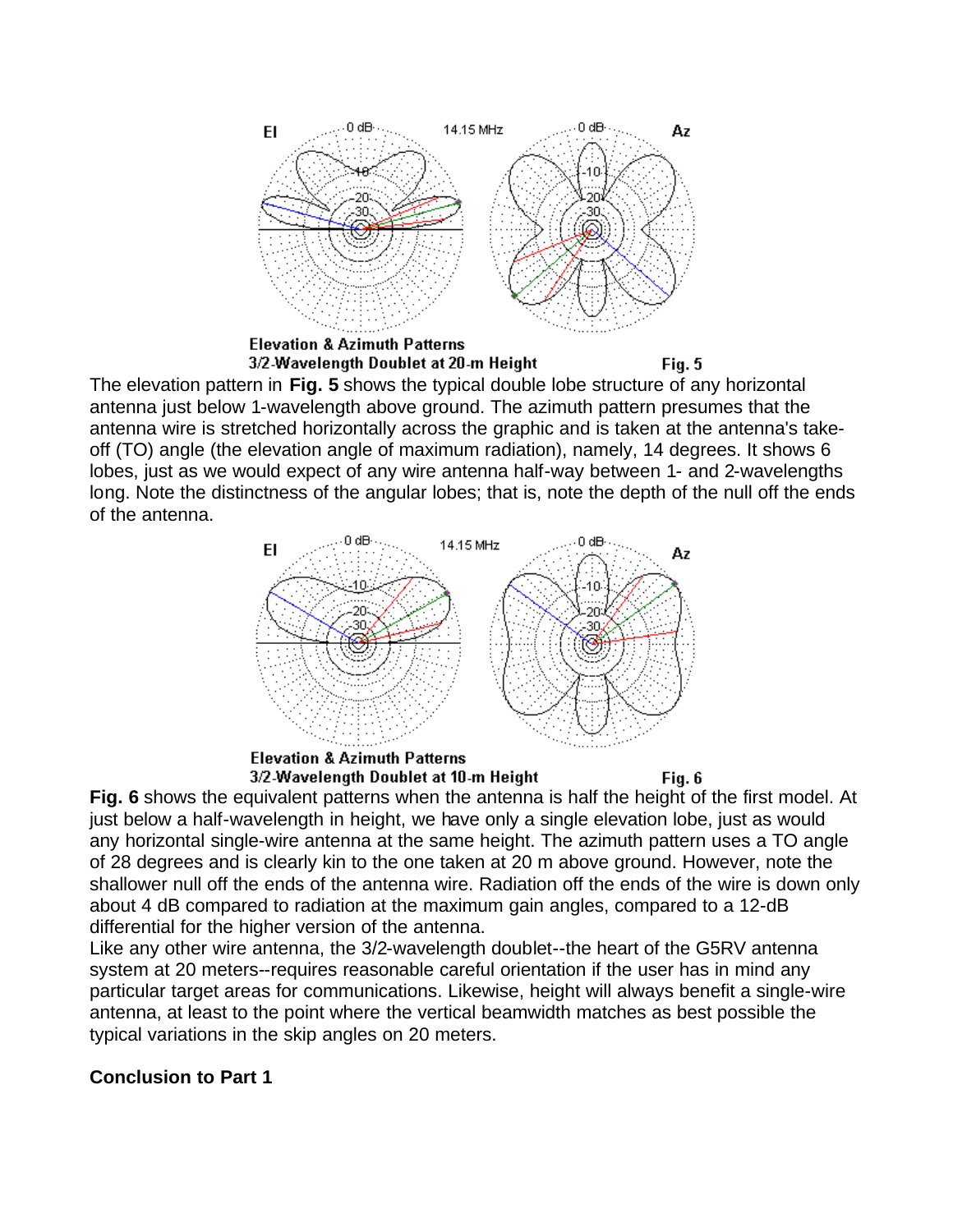We have reviewed some of the design elements that went into the G5RV antenna system at its design frequency of 14.15 MHz, including some apparent confusions surrounding alternative "matching section" lengths when using different parallel transmission lines. As well, we have shown some of the limitations within the simplified design procedure used to develop the basic G5RV length.

Perhaps of equal or greater significance has been our foray into understanding some of the factors that influence the operation of wire doublets that are usually absent from simplified cutting formulas. Every change that we make from a design that we use as a starting point has consequences for how well the antenna performs compared to the original. The importance of these changes can range from negligible to monumental, depending upon our operating circumstances and our expectations.

Louis Varney expected to use his G5RV antenna system with an ATU on many bands without much regard for where on each band his strongest lobes were pointed. Consequently, the antenna worked very well for him. However, much of the indirect reputation of the G5RV has to do with operating on at least some bands without an ATU. As well, expectations of lobe direction have largely been silent, leaving each user to bring his or her own expectations to the table. As a result, many users have been overjoyed, while many other have been disappointed.

Since we have extracted about as much useful data as we can for the basic design frequency--the 20-meter band--we may next turn to trying to use the G5RV on other bands.

The original G5RV antenna system consists of a center-fed horizontal 102' wire plus a 34' length of open-wire 525-Ohm feeder. Louis Varney, the antenna system's developer, intended two other features. First, the main feeder that we connect to the base of the openwire section should be 75-Ohm twinlead or coaxial cable. Second, the main feeder should go to an antenna tuning unit (ATU) and not directly to a transceiver.

In Part 1, we examined some of the basic properties of the G5RV antenna system at its basic design frequency, 14.15 MHz. We explored some of the variations created by varying the height of the antenna above ground and by using different wire diameters. While none of these variations has much of an effect if we use an ATU between the main feeder and the transceiver, they become important if we attempt to use the antenna system without a tuner. With the physical dimension selected by Varney, the system provides only a partial coverage of 20 meters with a 75-Ohm SWR under 2:1, although a tuner would easily permit full band coverage.

Somewhere along the line of time, the G5RV antenna system has acquired a false aura: namely, that it can cover many amateur bands in the HF region without the use of an antenna tuner. Since almost any rudimentary analysis of the antenna system can show this reputation to be false--and not consistent with what Varney wrote about his antenna system--we shall not dwell on that matter. We shall, of course, present some modeling data that confirms the inaccuracy of the reputation. However, there is a much more interesting question to investigate.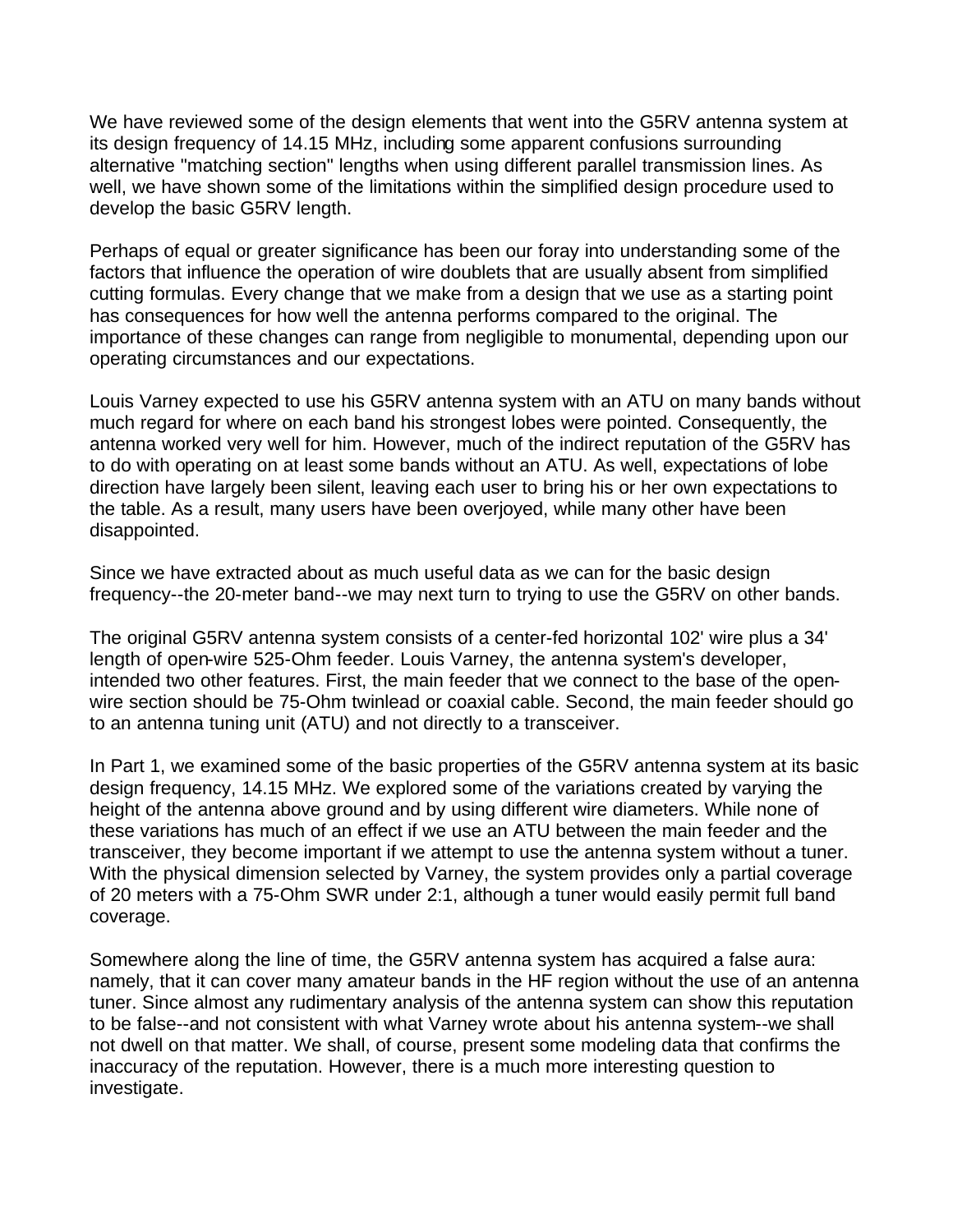If the antenna system will not provide the desired coverage without an antenna tuner, why use the matching section at all? Why not simply run a feedline of one impedance all the way from the antenna wire to an antenna tuner? Varney recognized that this mode of operation is quite feasible. Nevertheless, he believed that his matching section offered some advantages on most amateur bands. Let's see if we can uncover them.

# **The 102' Wire Doublet**

In Varney's 1984 *RADCOM* article, he noted that whatever feed system the user might provide, the patterns on each of the HF amateur bands depended solely on the radiation from the antenna wire itself. Over the years, I have discovered that many multi-band wire-antenna users remain unaware of the patterns produced by their antennas on different bands. Therefore, it may be useful to review the pattern situation for the 102' wire that is the radiating portion of the G5RV.

A single center-fed linear element (regardless of the element diameter) will have a pattern that is broadside to the element from a length of about 1/3-wavelength (about the shortest practical doublet length) to a length that is a bit over 1 wavelength. The electrical length of a fixed length physical doublet will increase as we increase the operating frequency. A 3/2 wavelength doublet at 14.15 MHz is 1/2-wavelength at one third that frequency, or about 4.7 MHz. Obviously, the 102' wire is well under 1/2-wavelength in the 80-meter band. At 3.75 MHz, the wire is about 0.39-wavelength.

As we increase the operating frequency, the wire become electrically longer. When it is about 1.25 wavelengths, we obtain the typical extended double Zepp pattern with the strongest broadside main lobes that we can achieve from a single element, but with "ears." The ears are emerging new lobes that are part of the natural process of pattern evolution. As we increase frequency--that is, as we make the wire electrically longer--the lobes will evolve in a regular fashion.

At 1 wavelength, we have 2 lobes--one on each broadside to the wire. At 2 wavelengths, we have 4 lobes, each at quartering angles relative to the wire orientation. At 3 wavelengths, we obtain 6 lobes. In fact, the total number of lobes for any wire that is an integral number of wavelengths will simply be twice the length as measured in wavelengths. However, lobes do no simply pop into and out of existence. As we pass any integral wavelength marker in making our wire electrically longer, the old lobes will gradually diminish and the new lobes associated with the next integral wavelength marker will emerge and increase in size. At the 1.25-wavelength point of the extended double Zepp, the 1-wavelength broadside lobe have reached their peak and are ready to diminish, while the new lobes- associated with a 2-wavelength wire--have made their appearance. As we move the wire closer to 1.5 wavelengths, the lobes reach a point of roughly equal strength. Since we have both the 1-wavelength and the 2-wavelength lobes, our lobe total is 6. We can apply similar counting methods to any wire that is x.5 wavelengths, where x is any integer. So for any wire of any electrical length, we can predict the lobe structure. With that fact in mind, let's survey the patterns that we can obtain from a 102' wire. For the sake of brevity, I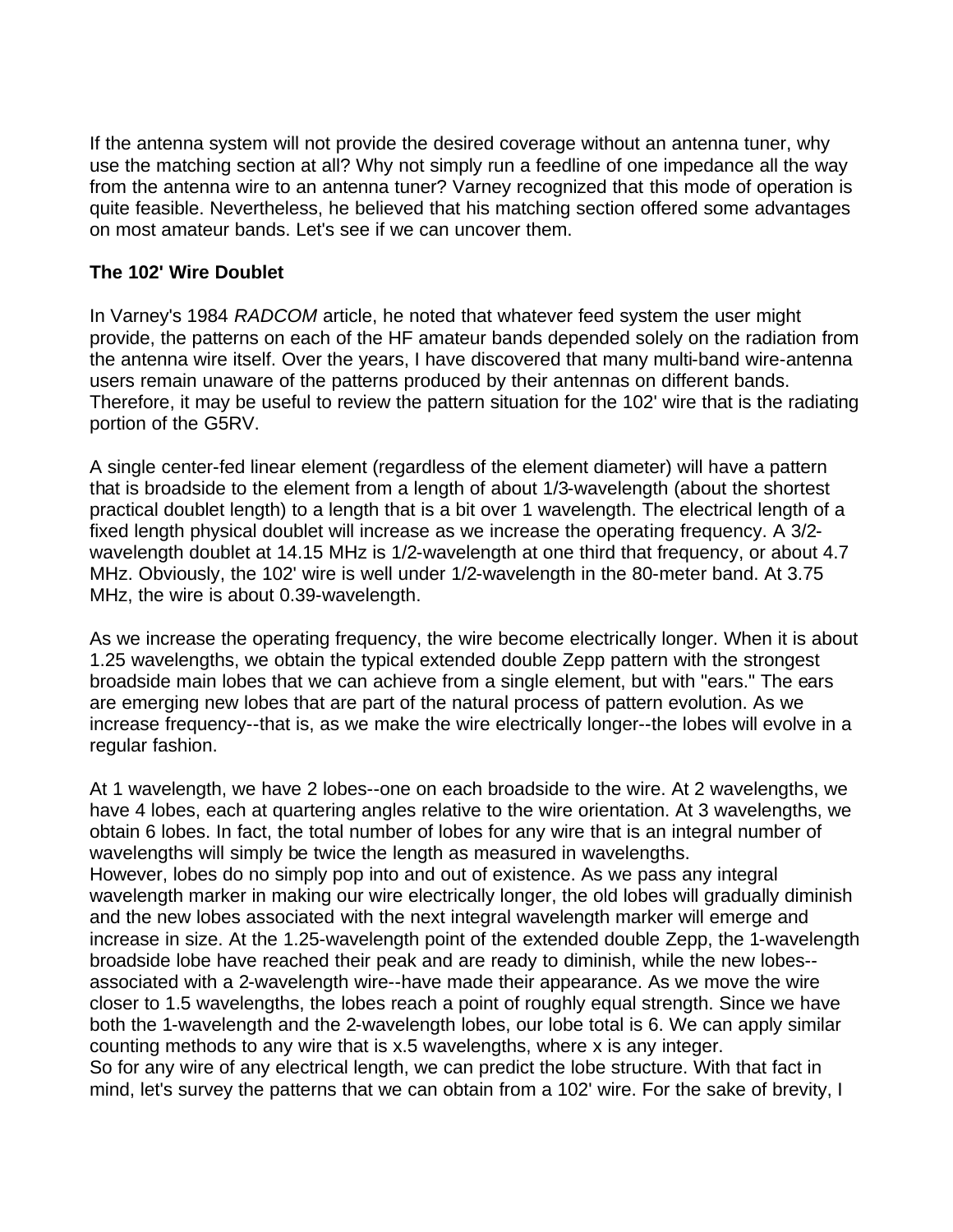shall select only one of the 102' wires and one of the heights that we examined in Part 1. Let's use AWG #12 copper wire and place it 20 m or 65.62' above average ground. The fixed physical height above ground, of course, will have a bearing upon the pattern by changing the take-off (TO) angle, or the elevation angle of maximum radiation as we change frequency. As we increase frequency and shorten the length of a wave, the antenna will be electrically higher. Hence, the TO angle will be lower. As a rule of thumb--although calculation equations exist in the handbooks--the TO angle of an antenna at 1/2 wavelength height is about 25-26 degrees. At 1 wavelength, the TO angle is 14 degrees. At 2 wavelengths, the angle drops to the 7-8-degree mark. One of the benefits of using a single multi-band wire antennas is that the TO angle tends to correlate with skip properties. As we increase frequency, the dominant skip angles decrease, matching our wire antenna TO angles, if we have it high enough in the first place.

**Fig. 1** shows the anticipated azimuth patterns of the 102' wire at a height of 20 m above ground--about 1 wavelength high at 20 meters. Unlike the patterns for a long-boom Yagi, which might change across the span of a single amateur band, the patterns of a single wire antenna are stable and change slowly. Hence, there will be no significant difference in the 15 meter patterns from one end to the other of this 450-kHz wide band.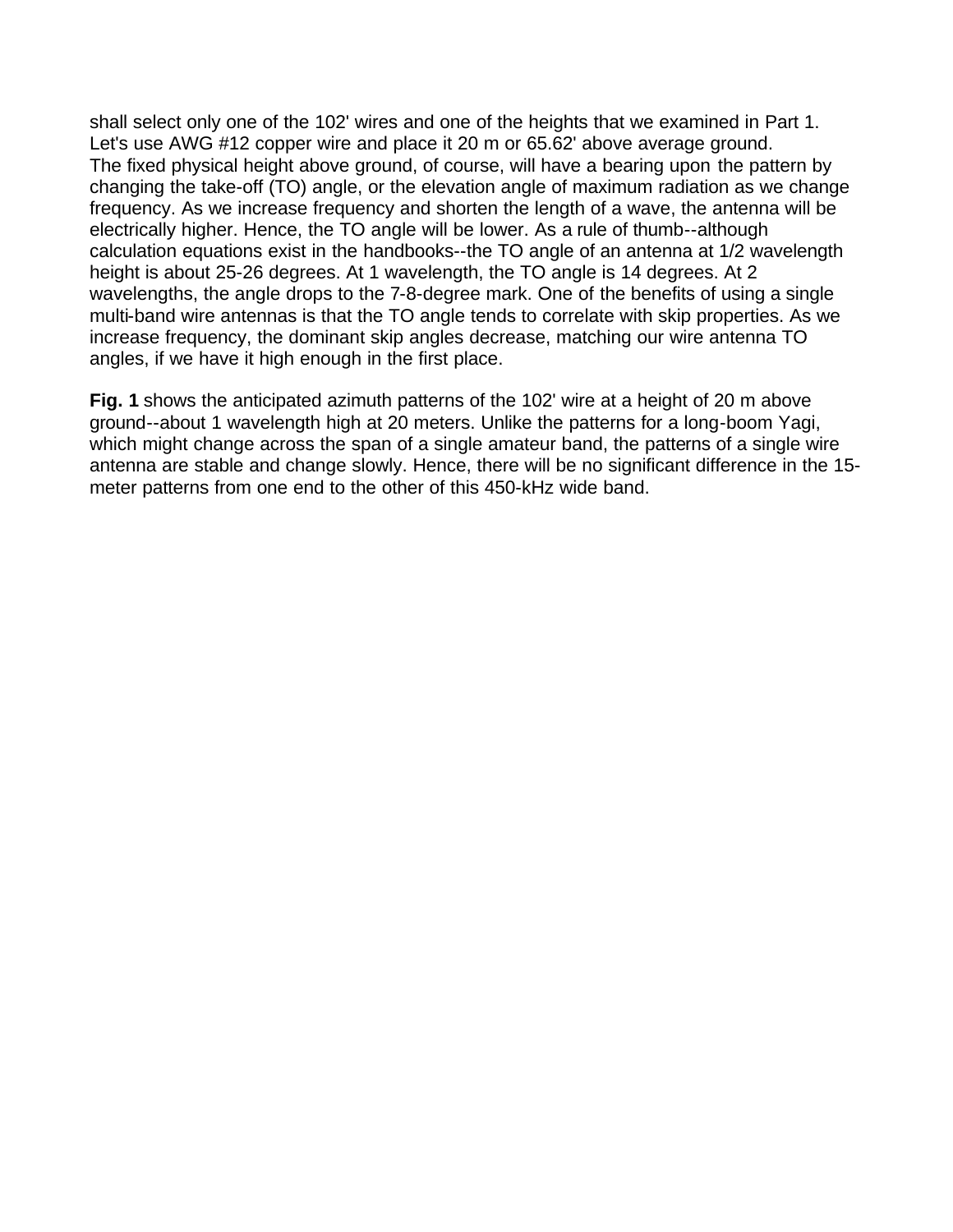

Each pattern in **Fig. 1** shows the frequency at which it was taken, along with the TO angle. 102' represent a little over 1 wavelength at 10.125 MHz, and so we see two broadside lobes. The antenna is about 2 wavelengths long at 17 meters, revealing a 4-lobe pattern. At 10 meters, the antenna is close to 3-wavelengths long and shows 6 distinct lobes. At 20 meters, where the wire is 3/2-wavelengths, we also find 6 lobes, but these are the product of the 1-wavelength and the 2-wavelength lobes, one set enlarging and the other set diminishing. The other bands shows lobes in various states of emergence or disappearance because the 102' wire in somewhere between the convenient marker lengths that we have designated.

With any multi-band single-wire antenna, the user has some decisions to make. If he has some latitude in orienting the antenna, he can choose a favorite band and orient the wire so that a major lobe points in the direction or directions of favored target communications areas.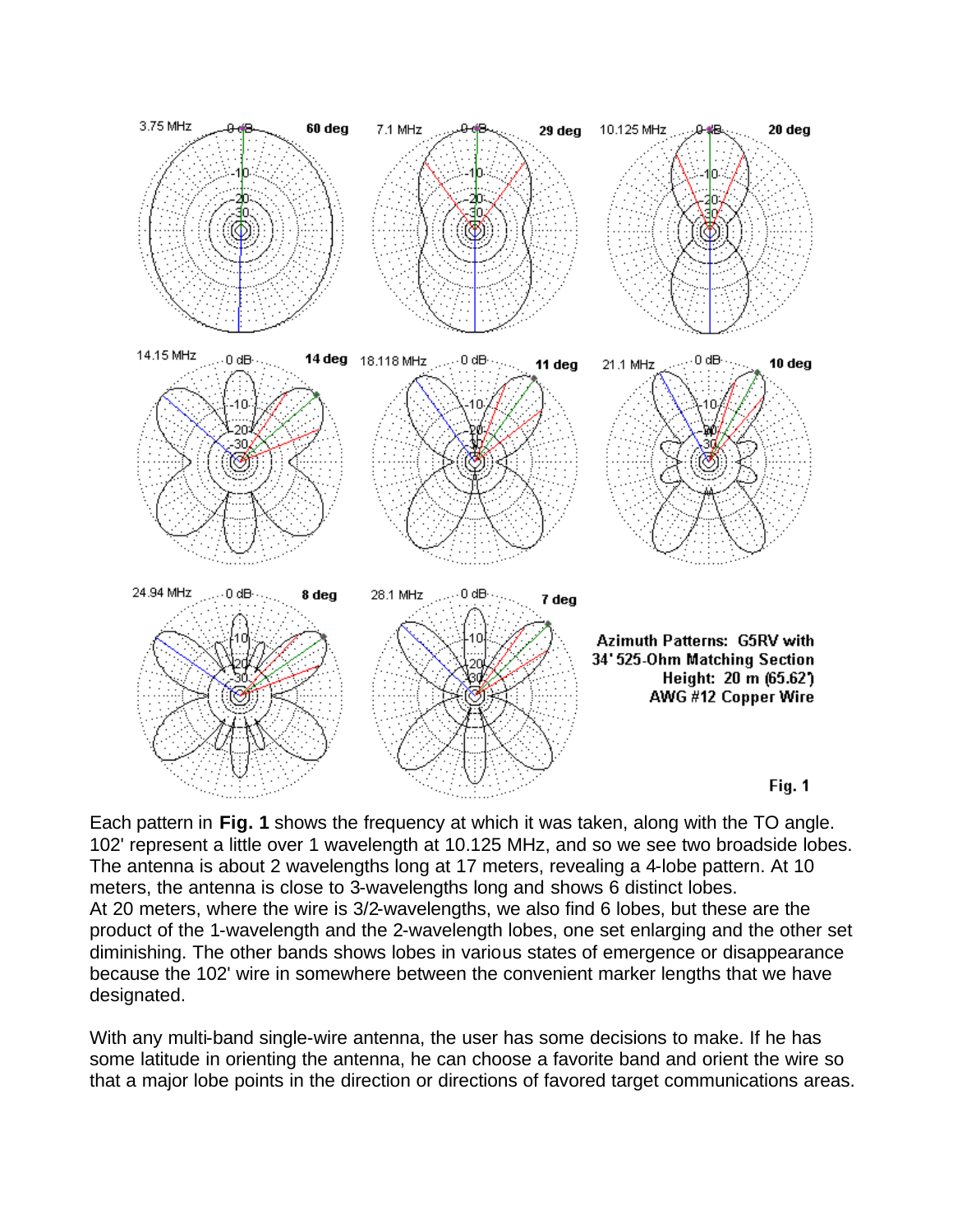Or he can spend nights of pencil and paper planning trying to figure out the best orientation that will yield the best possible results on all favored bands.

Before we try to feed this wire, let's examine one other feature of the lobe structure of the 102' wire. The following table provides the maximum gain and TO angle of the 102' wire as we installed it at 20 m above ground. Maximum gain is the strength of the most major lobe (of which there may be more than one).

 **. . . . . . . . . . . . . . . . . . . . . . . . . . . . . . . . . . .**

**1. 102' AWG #12 Copper Wire Gain and TO Angles**

| Band          | Freq.      | Max Gain | <b>TO Angle</b> |
|---------------|------------|----------|-----------------|
| <b>Meters</b> | <b>MHz</b> | dBi      | degrees         |
| 80            | 3.75       | 6.00     | 60              |
| 40            | 7.1        | 7.94     | 29              |
| 30            | 10.125     | 9.68     | 20              |
| 20            | 14.15      | 8.37     | 14              |
| 17            | 18.118     | 9.37     | 11              |
| 15            | 21.1       | 10.05    | 10              |
| 12            | 24.94      | 10.57    | 8               |
| 10            | 28.1       | 10.12    | 7               |

**Note: Antenna height = 20 m. Maximum gain = gain of the strongest lobe.**

**TO angle = elevation angle of maximum radiation.**

 **. . . . . . . . . . . . . . . . . . . . . . . . . . . . . . . . . . .**

There is a general trend toward higher gains in the major lobes as we increase the electrical length of the wire by increasing frequency. This property applies to any horizontal wire antenna, regardless of any special name we might give it. However, increase major lobe gain is accompanied by a disadvantage: the width of the major lobes decreases as we electrically lengthen the antenna wire and place more lobes into the pattern. Hence, the higher the frequency of our 102' wire, the more finicky becomes the aim at a target area. You may also note another trend in the number, most clearly revealed by examining the numbers of 30, 20, and 17 meters. Note that the maximum gain on 20 meters is less than the values for 30 and 17 meters. One of the phenomena of lobe emergence is that, in general, when we are at the x.5-wavelength region, the emerging and diminishing lobes will have a bit less strength, because we are combining two lobe structures.

The final feature that we want to notice is the feedpoint impedance of the 102' wire as taken at the center point of the wire itself. These values will give us some clue as to the rationale behind the G5RV antenna system.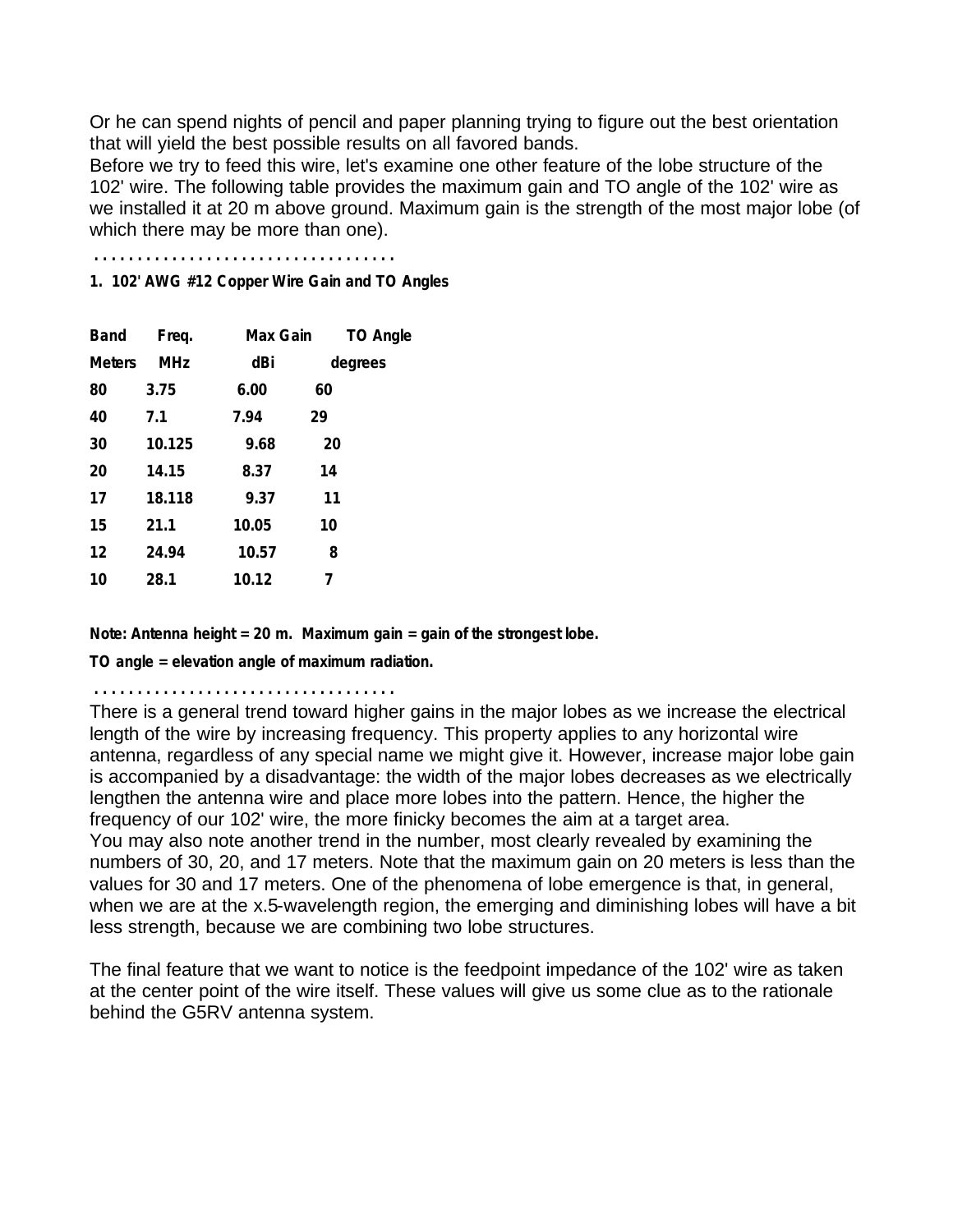**. . . . . . . . . . . . . . . . . . . . . . . . . . . . . . . . . . .**

**2. 102' AWG #12 Copper Wire Feedpoint Impedances**

| <b>Band</b>   | Freq.      | <b>Feedpoint Impedance Notes</b> |                       |  |  |
|---------------|------------|----------------------------------|-----------------------|--|--|
| <b>Meters</b> | <b>MHz</b> | $R +$ /- j X Ohms                |                       |  |  |
| 80            | 3.75       | $46 - j$ 339                     | High relative X       |  |  |
| 40            | 7.1        | $397 + j 1037$                   | High relative X       |  |  |
| 30            | 10.125     | 1220 - j 2522                    | High Z and relative X |  |  |
| 20            | 14.15      | $104 - j$ 49                     | Low X                 |  |  |
| 17            | 18.118     | $2281 + j 1624$                  | High Z                |  |  |
| 15            | 21.1       | 337 - j 1038                     | High relative X       |  |  |
| 12            | 24.94      | $203 + j$ 328                    | Moderate relative X   |  |  |
| 10            | 28.1       | $2669 + i 678$                   | High Z                |  |  |

**Note: Antenna height = 20 m**

 **. . . . . . . . . . . . . . . . . . . . . . . . . . . . . . . . . . .**

Notice the large range of the resistive components of the impedances on the HF bands--all the way from 46 to 2600 Ohms. (The resistive component at 3.5 MHz would be even lower than 46 Ohms.) As well, note how many of the bands present relatively high values of reactance--some inductive, others capacitive.

To feed this antenna with a single transmission line, we would normally select a characteristic impedance somewhere in the vicinity of the geometric mean between the extremes. Something in the 400-600-Ohm vicinity should prove usable. However, the impedance at the antenna tuner terminals depends upon three general factors--ignoring line losses for the moment: the feedpoint impedance, the characteristic impedance of the feedline, and the electrical length of the feedline. Unless there is a perfect match between the antenna feedpoint impedance and the characteristic impedance of the transmission line, the line itself will continuously transform the impedance components along each half-wavelength of line at the frequency of operation. It is not at all unusual to encounter values of resistance and/or reactance at the tuner terminals that fall outside the matching range of the tuner. The most ready cure is often to insert an additional length of line to see if we cannot arrive at resistance and reactance values within the tuner's range. If we are lucky, the insertion may allow matching at all used frequencies. If we are not so lucky, then we may need to developing a switching system to insert the added line length on the bands for which we need it. Now we are ready to understand part of the rationale behind the G5RV antenna system, with its 34' of 525-Ohm transmission line.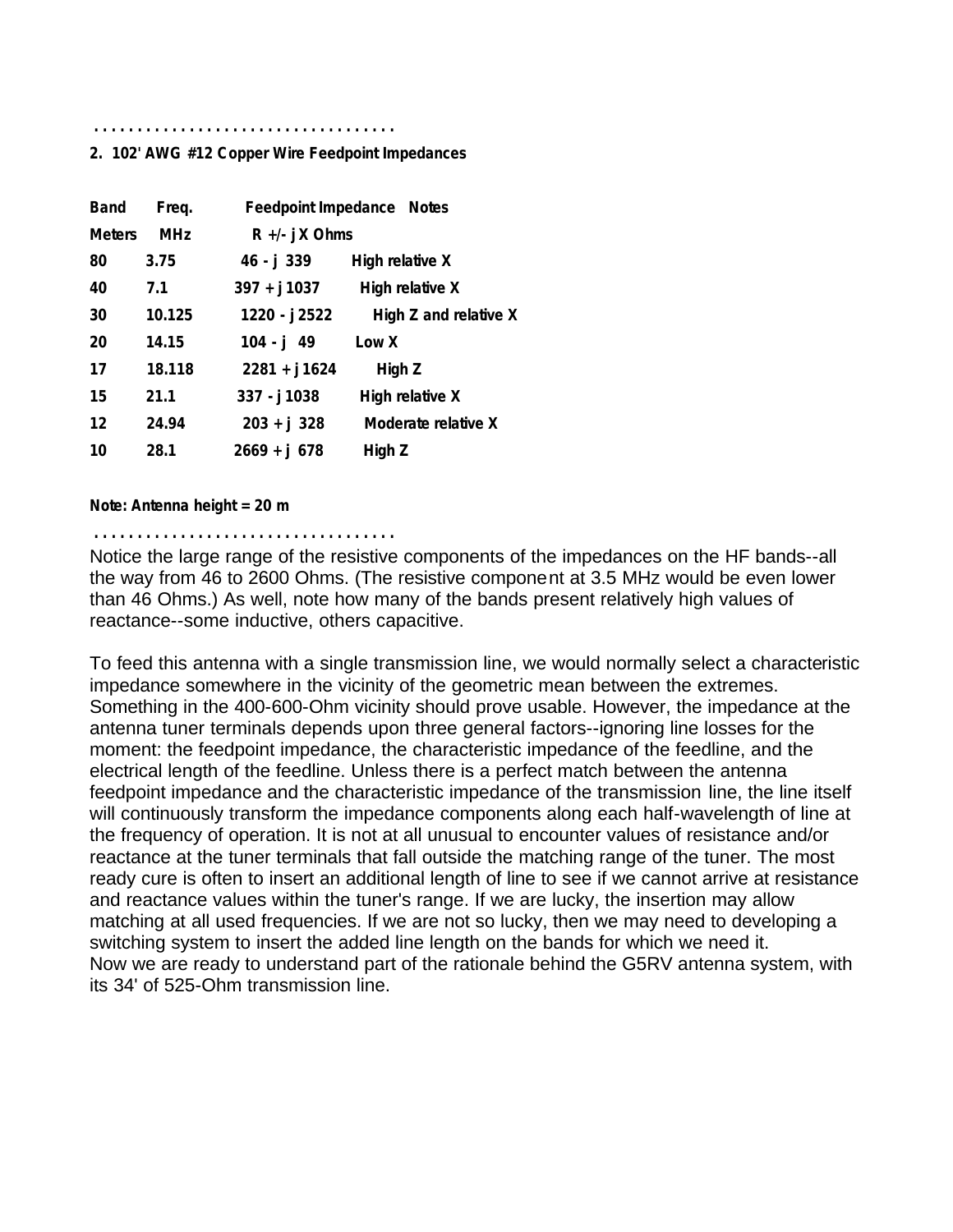# **The G5RV Antenna System and Some Variants on All HF Bands**

Varney performed a rudimentary standing wave analysis for his antenna system in his 1984 article. Let's begin by reviewing his results in tabular form. Remember that he is analyzing the likely impedance that will appear at the lower terminals of the matching section.

 **. . . . . . . . . . . . . . . . . . . . . . . . . . . . . . . . . . .**

**3. G5RV's analysis of the system at all HF frequencies**

**Note: Load Impedance is the impedance at the end of the "matching section."**

| Band    | <b>Analysis</b>                             | Load Impedance          |
|---------|---------------------------------------------|-------------------------|
|         | 80 meters Wire + Section = shortened Dipole | Reactive (R+/-jX)       |
| 40      | Wire $+$ Section = partially folded         |                         |
|         | 2-half-waves in phase                       | Reactive $(R+/-jX)$     |
| 30      | Wire $+$ Section = partially folded         |                         |
|         | 2-half-waves in phase                       | Reactive $(R+/-jX)$     |
| 20      | 3-half-waves                                | Resistive (ca. 90 Ohms) |
| 17      | 2-full-waves in phase                       | High Z, slight X        |
| 15      | 5-half-waves                                | High Z, resistive       |
| $12 \,$ | 5-half-waves                                | Resistive (90-100 Ohms) |
| 10      | 2 x 3-half-waves in phase                   | High Z, slight X        |
|         |                                             |                         |

 **. . . . . . . . . . . . . . . . . . . . . . . . . . . . . . . . . . .**

This sort of information style makes it difficult for us to directly compare the results with the matching section with the modeled results that we obtained without the matching section. Therefore, let's do some NEC-4 modeling, using the same TL facility matching section construct that we used in Part 1. As we did initially, we shall confine ourselves to a 20-m height for the 102' AWG #12 copper wire.

While we are at the task, we can also examine some slight variations in the G5RV antenna system. All of the variations represent slight modifications in the matching section transmission line.

Version 1: the original G5RV with 34' of 525-Ohm 0.98 VF open wire line.

Version 2: the common U.S. implementation of the G5RV using 34' of 450-Ohm 0.91 VF vinyl-covered window line.

Version 3: a second common implementation using 28' of 300-Ohm 0.82 VF TV-type ribbon or solid vinyl covered line, noted in the 1984 article.

Version 4: 300-Ohm 0.9 VF windowed vinyl-covered TV-type ribbon line (in the U.S., available from The Wireman in SC, but check his specification for the VF).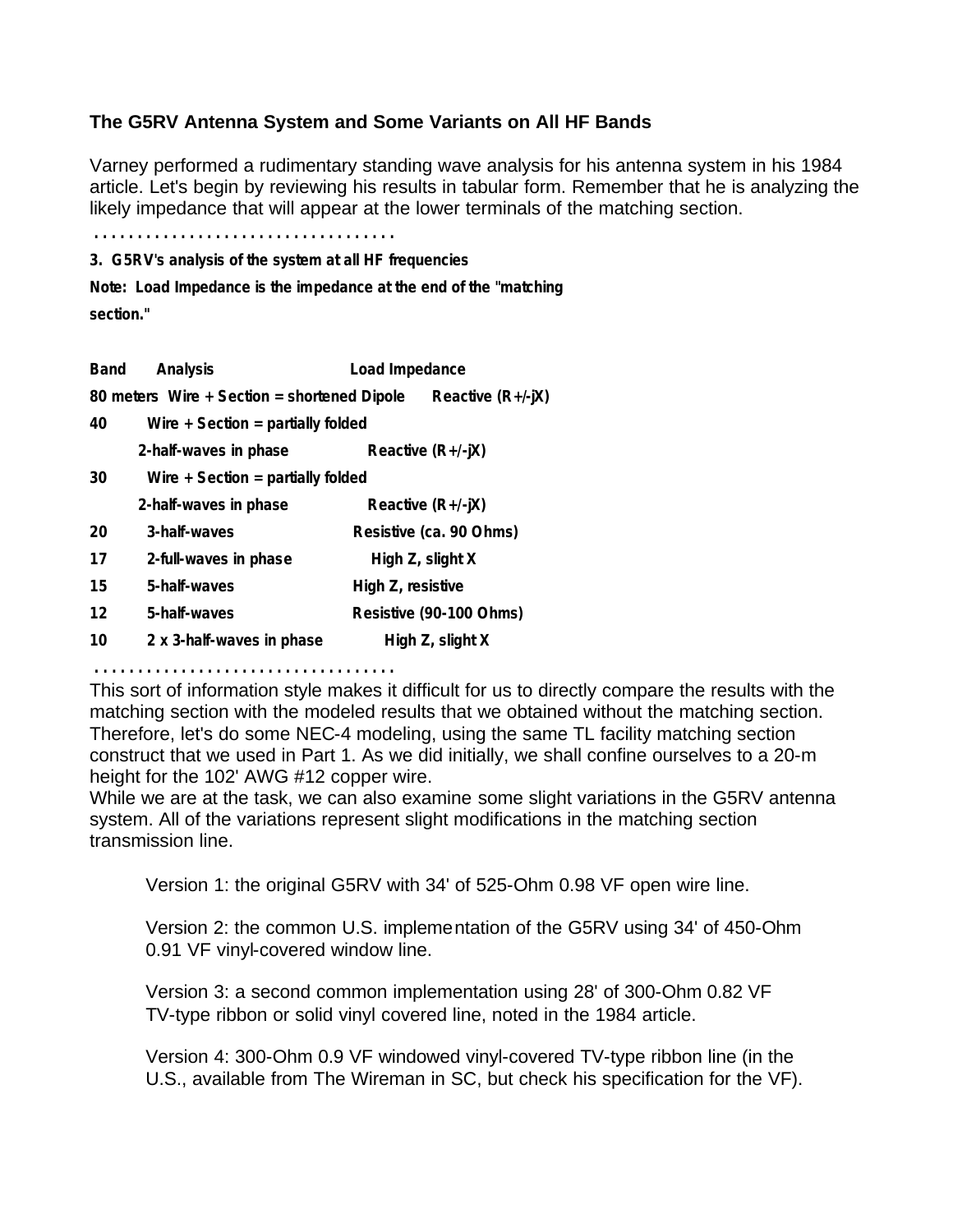Allowing for the possible confusion of the VF attached to the original open-wire line by those who suggest alternative line for the matching section, the sections are all cut to be about 1/2 wavelength at 14.15 MHz. Hence, we should see about the same impedance values in all version as we obtained for the wire alone.

The following table shows the modeled impedance values at the base of the matching section for each version on each of the test frequencies spread across the HF region. As well, for reference, the tables also provide the 75-Ohm SWR values in keeping with Varney's intent that the remaining transmission line to the ATU be 75-Ohm twinlead or coaxial cable.

 **. . . . . . . . . . . . . . . . . . . . . . . . . . . . . . . . . . .**

**4. Impedances at the base of the "Matching Section" for 4 Variations on the G5RV Antenna System**

**All Versions use a 102' AWG #12 copper wire at 20 m above average ground.**

**differences appear in the "Matching Section."**

**Version 1: 34' (10.36 m) 525-Ohm, VF 0.98 open wire system (G5RV**

**recommendation)**

**Version 2: 34' (10,36 m) 450-Ohm, VF 0.91 windowed parallel line (common implementation)**

**Version 3: 28.0' (8.53 m) 300-Ohm, VF 0.82 solid TV-type parallel line**

**Version 4: 30.6' (9.33 m) 300-Ohm, Vf 0.90 windowed TV-type parallel line**

|                 | Version 1 Version 2                          |  |  |  |
|-----------------|----------------------------------------------|--|--|--|
|                 | Band Freq Impedance 75-Ohm Impedance 75-Ohm  |  |  |  |
|                 | meters MHz R+/-jX SWR R+/-jX SWR             |  |  |  |
|                 | 80 3.75 35 + j 136 9.6 31 + j 112 8.0        |  |  |  |
|                 | 40 7.1 88 - j 230 9.9 60 - j 110 4.5         |  |  |  |
|                 | 30 10.125 $95 + j 584 50.0 103 + j 682 62.0$ |  |  |  |
|                 | 20 14.15 104 - j 52 1.9 104 + j 51 1.9       |  |  |  |
| 17 <sub>2</sub> | 18.118  157 - j 517  25.2  73 - j 230  11.6  |  |  |  |
|                 | 15 21.1 77 + j 219 10.2 86 + j 376 23.9      |  |  |  |
|                 | 12 24.94 144 - j 73 2.5 145 + j 156 4.5      |  |  |  |
|                 | 10 28.1 2398 + j 1002 37.6 409 - j 917 33.0  |  |  |  |

|  | Version 3                                   | <b>Version 4</b> |  |  |
|--|---------------------------------------------|------------------|--|--|
|  | Band Freq Impedance 75-Ohm Impedance 75-Ohm |                  |  |  |
|  | meters MHz $R+/ X$ SWR $R+/ X$ SWR          |                  |  |  |
|  | 80 3.75 20 - j 10 3.8 20 - j 11 3.8         |                  |  |  |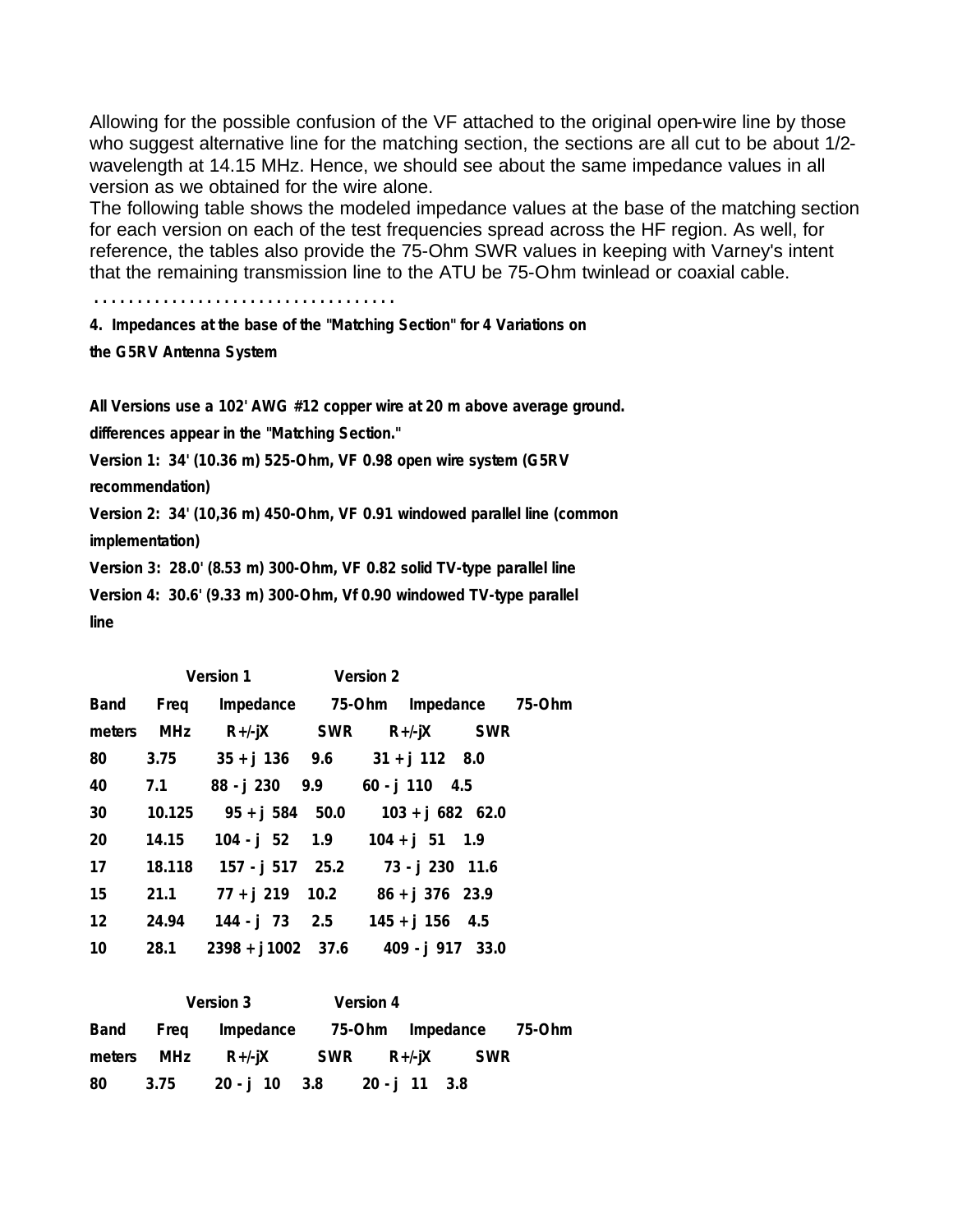**40 7.1 29 - j 83 5.9 29 - j 85 6.1 30 10.125 25 + j 270 41.9 25 + j 266 41.1 20 14.15 106 - j 64 2.2 106 - j 68 2.3 17 18.118 55 - j 315 26.2 57 - j 326 26.9 15 21.1 24 + j 44 4.2 24 + j 38 4.0 12 24.94 83 + j 24 1.4 83 + j 18 1.3 10 28.1 825 + j 1261 36.8 666 + j 1171 36.4**

 **. . . . . . . . . . . . . . . . . . . . . . . . . . . . . . . . . . .**

Let's initially look at a couple of bands in the whole range. Although all of the matching sections show similar impedances at 14.15 MHz, we cannot be assured that the 20 meter SWR curves will be identical for all 4 versions. Therefore, **Fig. 2** shows the 75-Ohm curves for the 4 versions.



Versions 1, 3, and 4 show similar curves, since they were cut close to a half wavelength for the line used. However, the common US implementation of the G5RV simply replaces one line with another without allowing for the difference in velocity factor. Hence, the impedance transformation undergoes more than 1/2 wavelength, and the resulting impedance away from the design frequency differs from the other versions. The lesson is that if one wishes to replicate the G5RV system at 20 meters with a different matching section line, one must use some care in accounting for differences in the velocity factor.

Of all the bands, 12 meters shows the greatest promise for avoiding the need for an ATU. **Fig. 3** presents the SWR curves for this narrow ham band.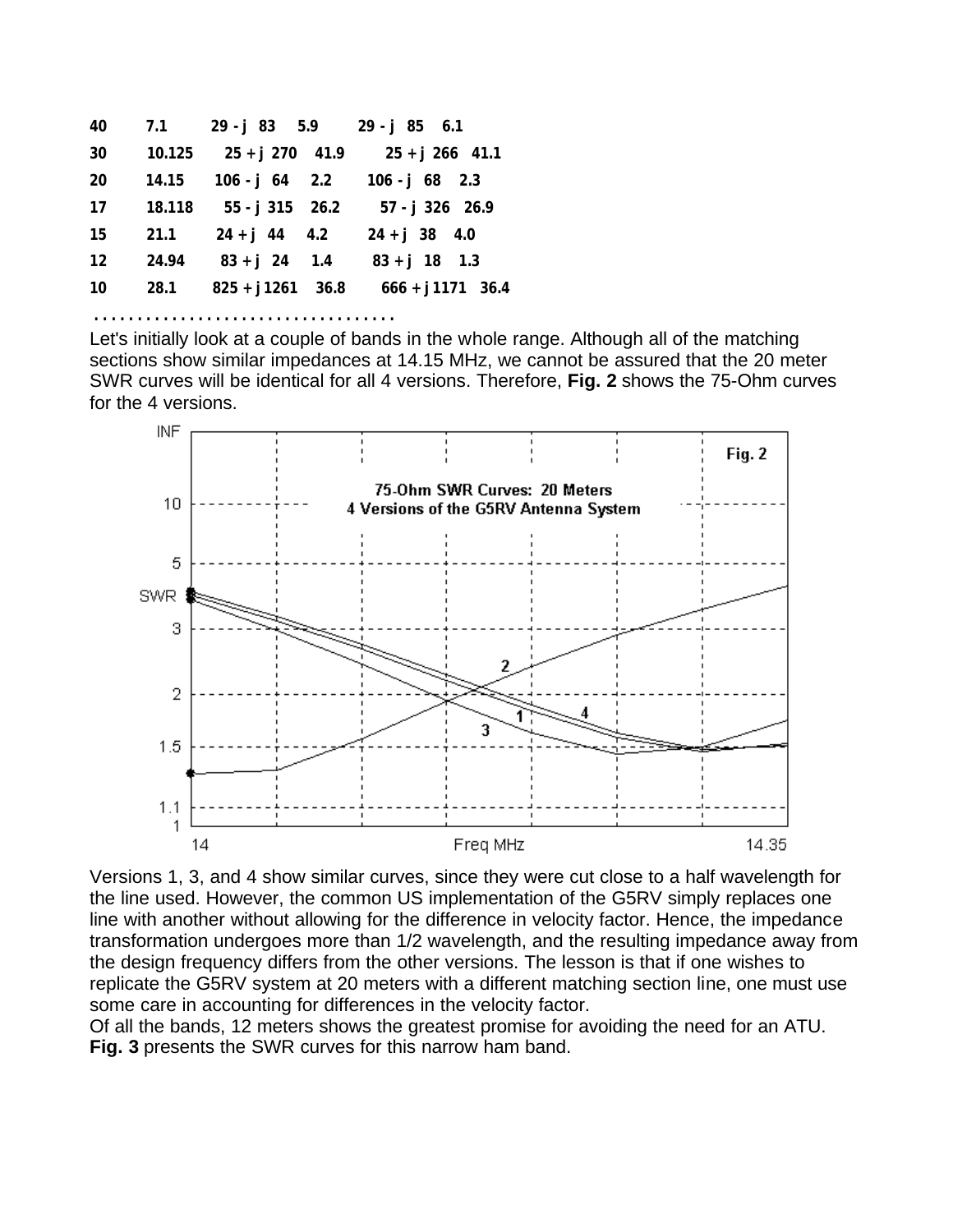

As may be evident, the two 300-Ohm systems provide a good 75-Ohm SWR, while the two higher-impedance matching sections do not. The unsuspecting novice builder of a G5RV may wonder why.

The matching section is 1/2-wavelength long at 14.15 MHz. However, it has a different electrical length at every other frequency across the amateur bands. Lines having different characteristic impedances will yield different impedance transformations. We are likely familiar with the fact by now that a transmission line of any characteristic impedance will replicate the wire feedpoint impedance if the line is electrically 1/2 wavelength. We may also be familiar with the fact that if a line is electrically an odd number of quarter-wavelengths, then the impedance at the base or "sending" end will be the square of the line's characteristic impedance divided by the load impedance--in this case the wire feedpoint impedance.

However, these simplified relationships derive from a much more complex equation describing the transformation of the load impedance for any length of line whatsoever. The following equation shows the transformation, but still simplified by omitting the calculation of line losses. As noted in Part 1, the modeling software uses a lossless-line model for its calculations, and the losses in the short parallel line composing the matching section are almost small enough to be negligible.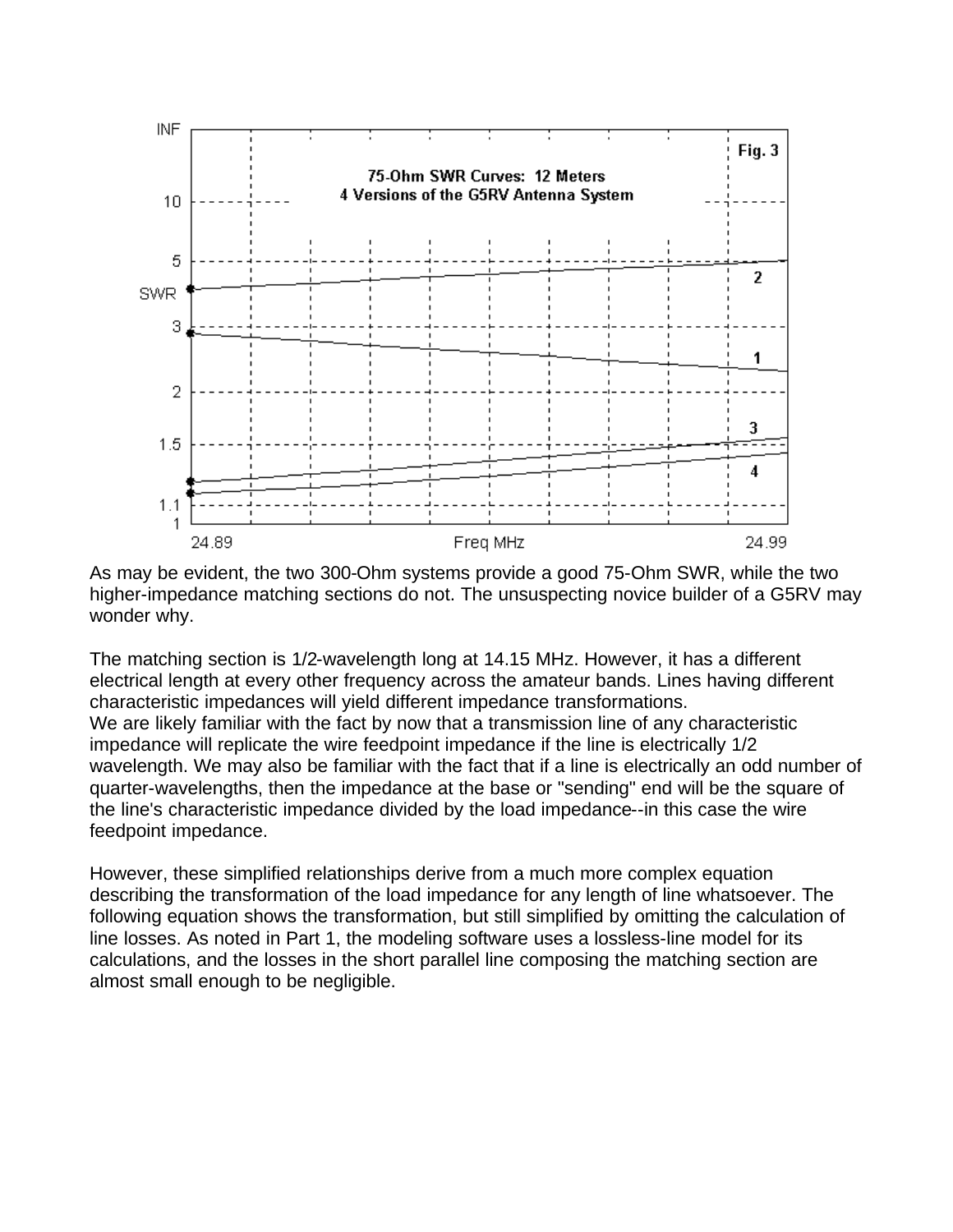$$
Z_{s} = Z_{0} \frac{\frac{Z_{L}}{Z_{0}} \cos\left(2\pi \frac{I}{\lambda}\right) + j \sin\left(2\pi \frac{I}{\lambda}\right)}{\cos\left(2\pi \frac{I}{\lambda}\right) + j \frac{Z_{L}}{Z_{0}} \sin\left(2\pi \frac{I}{\lambda}\right)}
$$
 (1)

The terms l and lambda are in the same units, where l is the electrical length of the transmission line, while lambda is a wave length. Zo is the characteristic impedance of the line; ZL is the load impedance, and Zs equals the impedance at the sending end of the line. This particular version of the impedance transformation equation comes from page 186 of Terman's *Radio Engineers' Handbook*. Of course, ZL may be complex (R +/- jX), and so, too, may be Zs. There are a number of utility computer programs that will calculate the impedance transformation--with or without losses--including the resistive and reactive components. The message of the equation for this context is that the complex transformation of impedance along a transmission line, when the load impedance and the line's characteristic impedance are not a perfect match, depends on the line length and the line's characteristic impedance. The transformation on all bands for which the line is not a nearly exact multiple of a half wavelength will differ as we change the characteristic impedance of the line. Therefore, as we develop alternative types of transmission line for the matching section of a G5RV, we should not expect to replicate the impedance values of Varney's original version on bands other than 20 meters.

We can see the effect of moving from the 450-to-525-Ohm region down to 300 Ohms by looking at the impedance values for the bands below 20 meters. The higher impedance lines yield resistive components between 35 and 95 Ohms, while the 300-Ohm lines produce values in the 20-30-Ohm range. These values are also a good reason not to run the feedline to the 4:1 balun that inhabits so many network tuners in common use today. We do not need an already low resistive component further reduced. However, the 300-Ohm line has a small advantage. It yields impedance values on more bands with 75-Ohm SWR values under 10:1. Although there is no guarantee, given the very wide variety of components used in today's tuners, the lower the overall SWR value, the more likely it is that the feedline from the matching section to the tuner will provide values within the tuning range of the ATU.

Indeed, it is now time to perform one more comparison: between the overall impedance values in the table for the 4 versions of the G5RV and the impedance values for the feedpoint of the 102' wire alone. In general, the matching section yields lower values of both resistance and reactance. Therefore, with a 75-Ohm line from the matching section to the ATU, we are likely to be able to effect a match. We would only be able to achieve this goal with parallel transmission line all the way from the wire to the ATU--and might have to insert some line on some bands.

The final question in this series in inquiries is simple: why do the job in the G5RV manner?

# **Setting Up a G5RV Antenna System**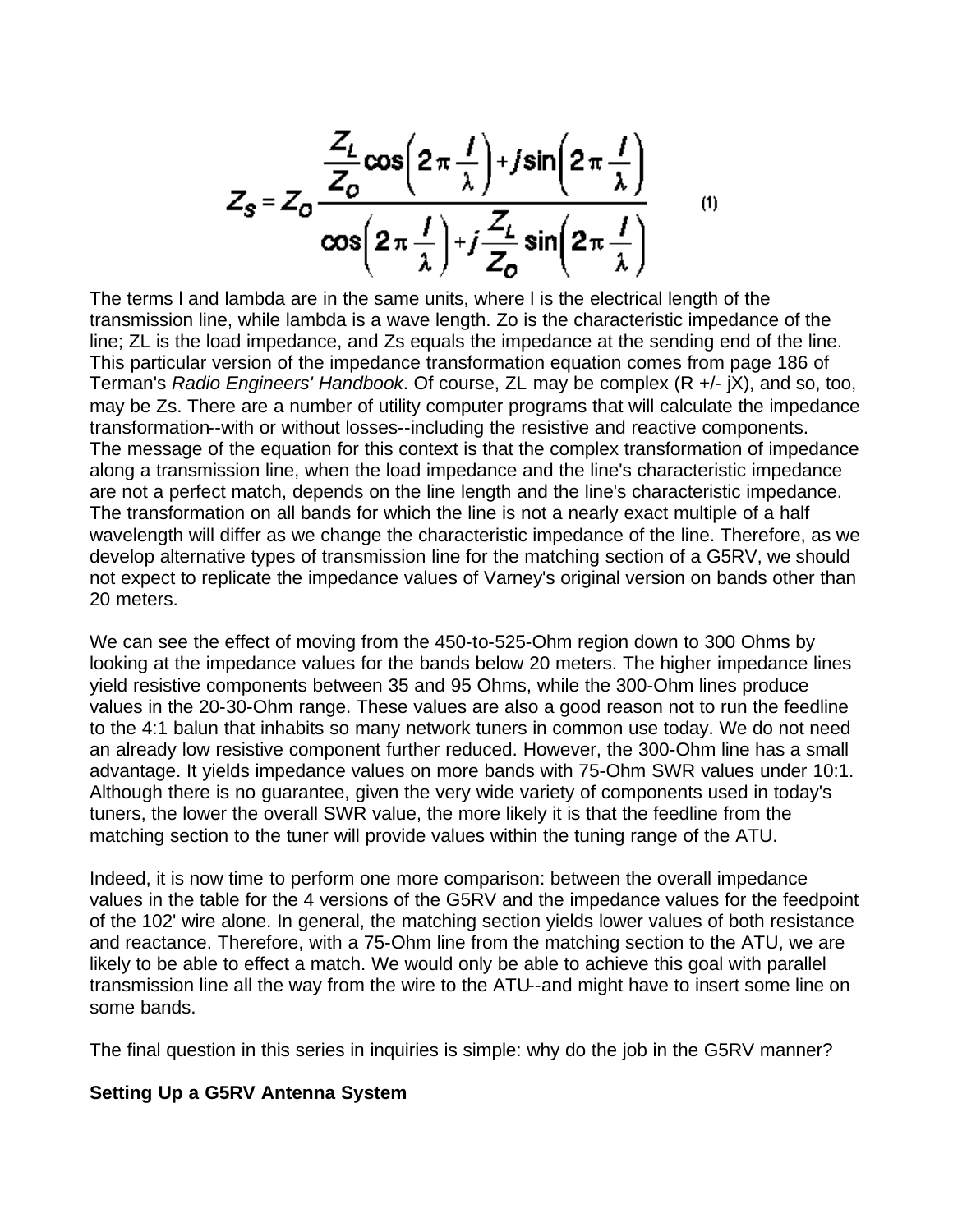For a G5RV antenna system--at least as indicated by both Varney himself and by the modeling results--we shall need several components:

102' of strong copper or copperweld wire--along with sundry end rope, insulators, and a center-junction piece.

A length of parallel transmission line cut to 1/2-wavelength at about 14.15 MHz, accounting for the line's velocity factor.

A length of feedline from the matching section to the ATU. For network tuners, we might as well use 75-Ohm or even 50-Ohm cable. However, since the line will be subject to considerable SWR and hence voltage and current excursions along its length, we should use the shortest possible length to minimize losses. As well, we should use the fattest, lowest loss line that we can obtain (RG-213 or better). Because 75-Ohm transmitting twinlead is no longer made in the U.S., we can only implement the G5RV using coaxial cable, unless we are willing to build our own low-impedance parallel line.

A choke to place at the junction of the matching section and the coaxial cable, as noted in the 1984 *RADCOM* article.

A wide-range network tuner.

**Fig. 4** sketches the essential ingredients of the antenna from the wire down to the network tuner.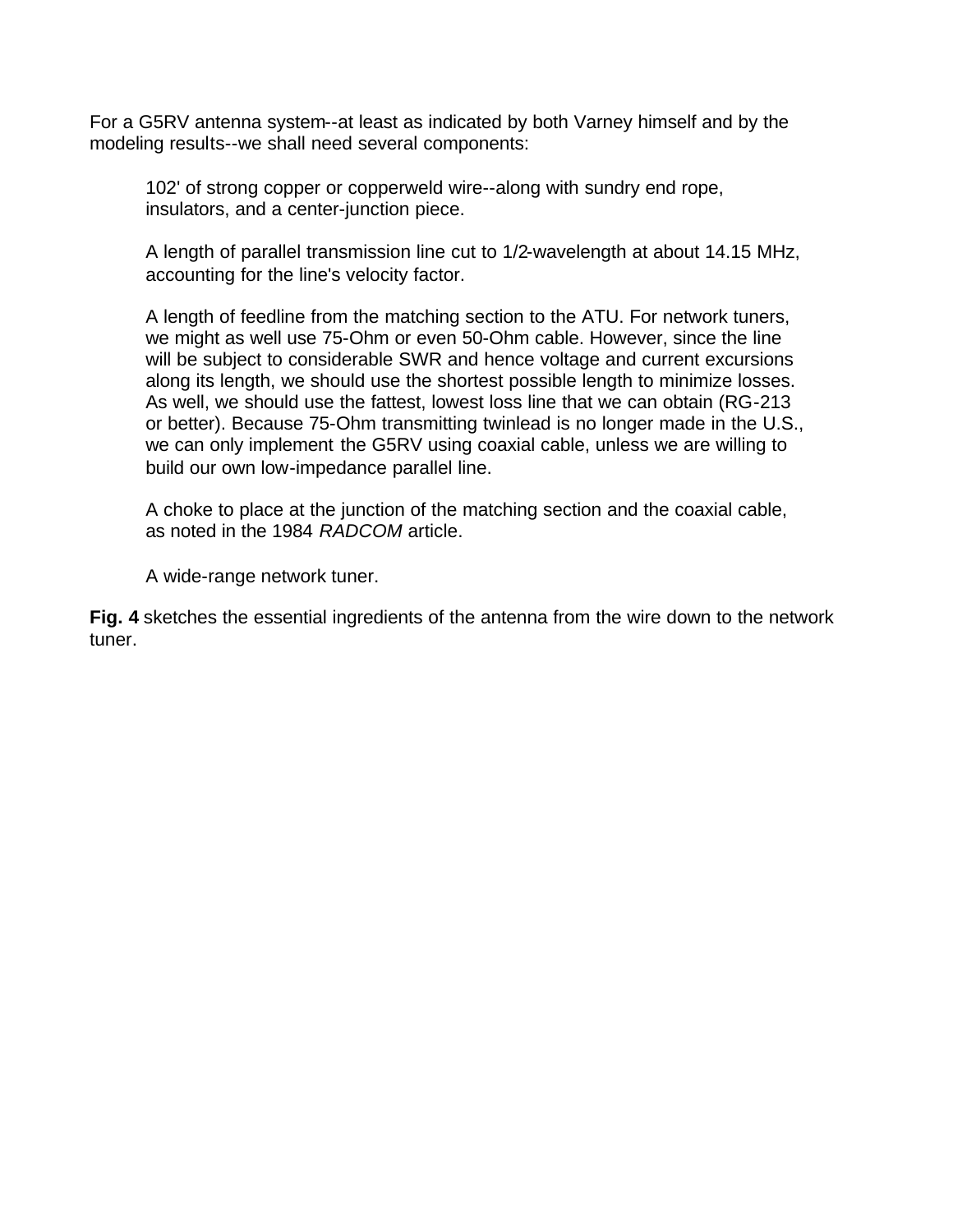

102 of Copper or Copperweld Antenna Wire

When used with a wide-range tuner, there is little to choose among the versions of the matching section illustrated in these notes--or among a large lot of other potential sections. Each should be 1/2-wavelength at about 14.15 MHz. Perhaps the only general rule involved is that the higher the characteristic impedance of the matching section transmission line, the higher the impedance that is likely on the bands below 20 meters. However, 300-Ohm line (the transmitting variety, for lowest losses) offers fewer bands with very high SWR values relative to either 50- or 75-Ohm cable.

**Perhaps the only other component of the system calling for comment is the choke. Very often we hear such devices being called choke-baluns or simply 1:1 baluns. Such devices have two functions that are inter-related. They provide a transition between balanced line on the one side and unbalanced line on the other. They also tend to attenuate common-mode currents on the braid of the coax. In fact, these two functions are one and the same, the only reason for needing a transition device where we effect no impedance transformation is to suppress common-mode currents.** 

Newcomers to antenna work are sometimes confused by calling these current common-mode currents and also saying that they appear on the coax braid. Normal transmission line currents are ideally equal in magnitude but opposite in phase anywhere along a transmission line. Common-mode currents have the same phase on both conductors. On parallel line, such currents are of equal magnitude on each line. However, on coaxial cable, due to the skin effect which tends to cancel currents at the center of a conductor and place all current at the surface, the current is most measurable on the braid.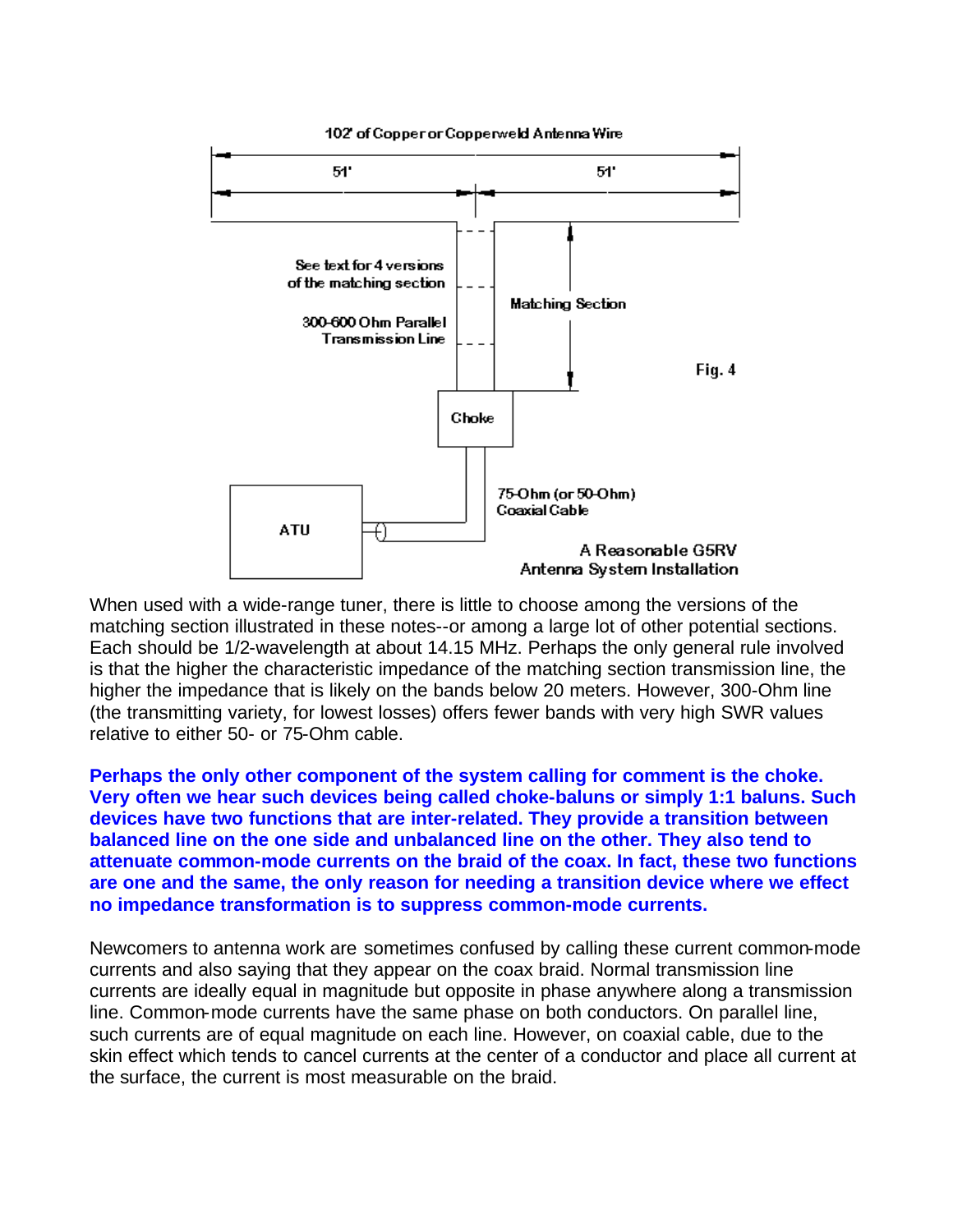Louis Varney warned against the use of transformer-wound 1:1 baluns because many designs show considerable losses when the load reactance is significant. Indeed, Jerry Sevick, W2FMI, who has published the most material on transmission-line transformers, recommends that all reactance compensation occur on the load side of the balun. In place of such baluns to suppress common-mode currents, Varney recommends a 6" diameter coil of about 8 to 10 turns of the feedline coaxial cable at the junction of the matching section and the main feedline. I have found that W2DU-type ferrite bead chokes also perform well in this function.

One recommendation that I have seen from vendors of commercially prepared G5RV kits is to use as long a run of coaxial cable as possible. Coaxial cable is inherently lossier than parallel transmission line. Any SWR factor acts as a multiplier on the basic matched-line loss of a cable at a given frequency. Hence, the only reason that I can think of for using a very long run of coaxial cable--other than one of necessity for extending from the shack to the antenna--is to use the line losses to mask the SWR at the shack end of the line. If the measured SWR at the shack end of the line is very significantly lower than the sorts of figures produced by these models--or models customized to the system proposed by a user--then they result from line losses. And the only purpose for accepting such losses would be to operate the system without a tuner.

With a wide-range tuner, one achieves the lowest feasible loss level with the shortest possible coaxial cable run.

# **Conclusion to Part 2**

From Louis Varney's own writings, we can derive and confirm with NEC-4 models the fact that the G5RV antenna system is suitable for multi-band operation, just as any wire from about 88 to 140 feet might be. The matching system comes into play, not to do away with the need for an ATU, but to permit the use of a coaxial cable as the main feedline with SWR values that are considerably lower than they would be without the matching section on most HF bands. Nevertheless, the ATU remains an essential part of the G5RV antenna system. The use of coaxial cable for the main feedline has some advantages in the modern home. Contemporary homes have walls, ceilings, and floors that are rampant with wiring and other metallic conductors associated with heating and air conditioning systems. Hence, indoors, the chances of a parallel line encountering environments that would disrupt the line balance have multiplied with time. A coaxial cable main feedline properly immunized from common-mode currents with a suitable choke offers some isolation from the conductive contents of the modern home with only small losses as the cost.

50-Ohm cable has come to rule the field of amateur feedlines. As well, the ATU remains among many folks a suspect device, since it adds to the number of boxes on the operating desk. As a result, after the appearance of the G5RV antenna system, a search ensued for a combination of antenna wire length and matching section that would yield the highest number of amateur bands offering ATU-less operation on a 50-Ohm cable. We shall devote a final part to this series to explore a G5RV variant, perhaps the most successful effort to reach the 50-Ohm cable goal.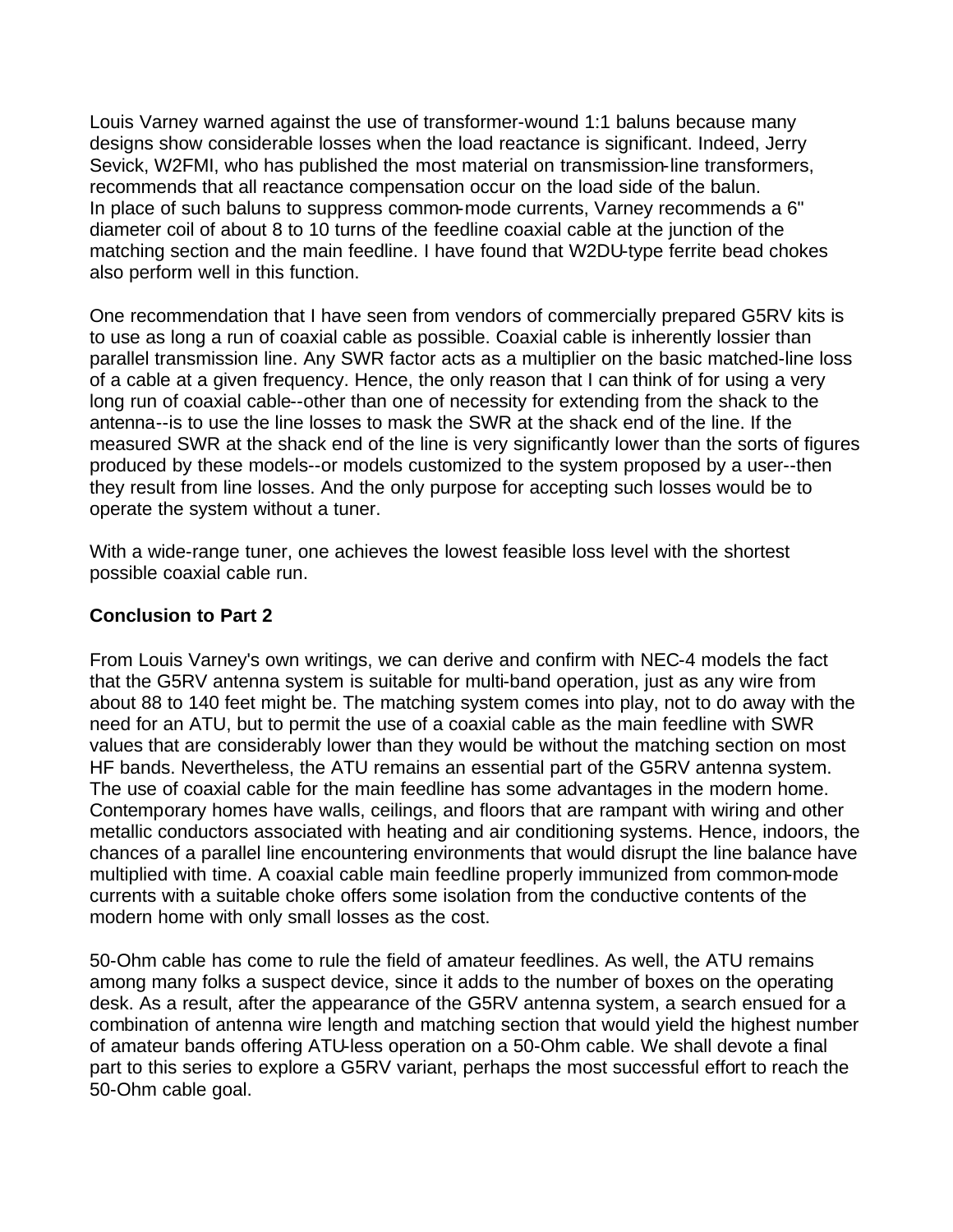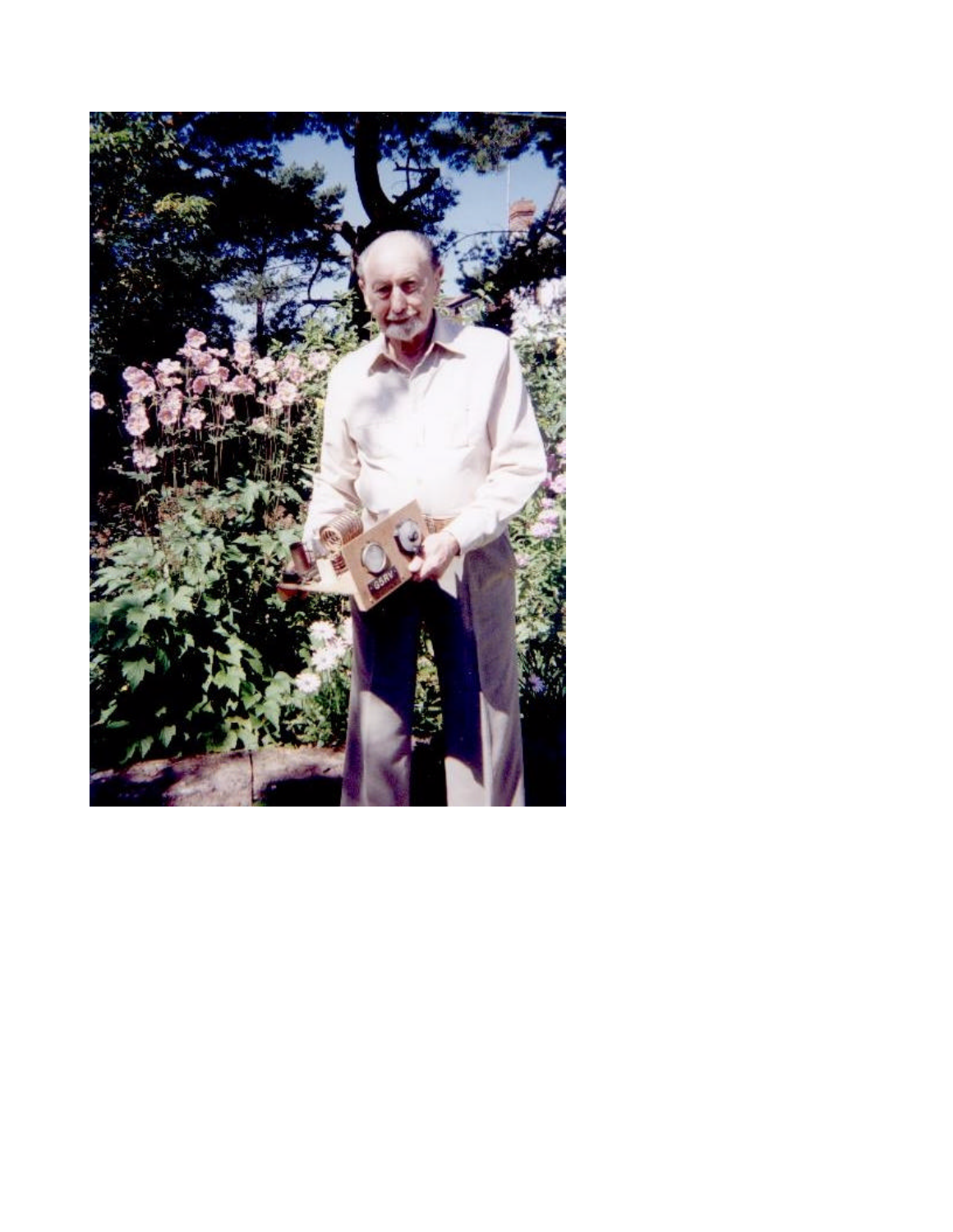

The many call-signs that I have held were obtained during my career as an Engineer with the Marconi Company (1930-1960) then as a Consulting Engineer Radiocoms (1960-78) travelling, working & living all over the World. I still hold<br>the call CX5RV at our EX QTH. My wife, Nelida, is from Urugua<br>-ay & we both speak & write English, Spanish, French, Italian & Portuguese.

73 to you a Becky.<br>Louis GSRV<br>Louis GSRV.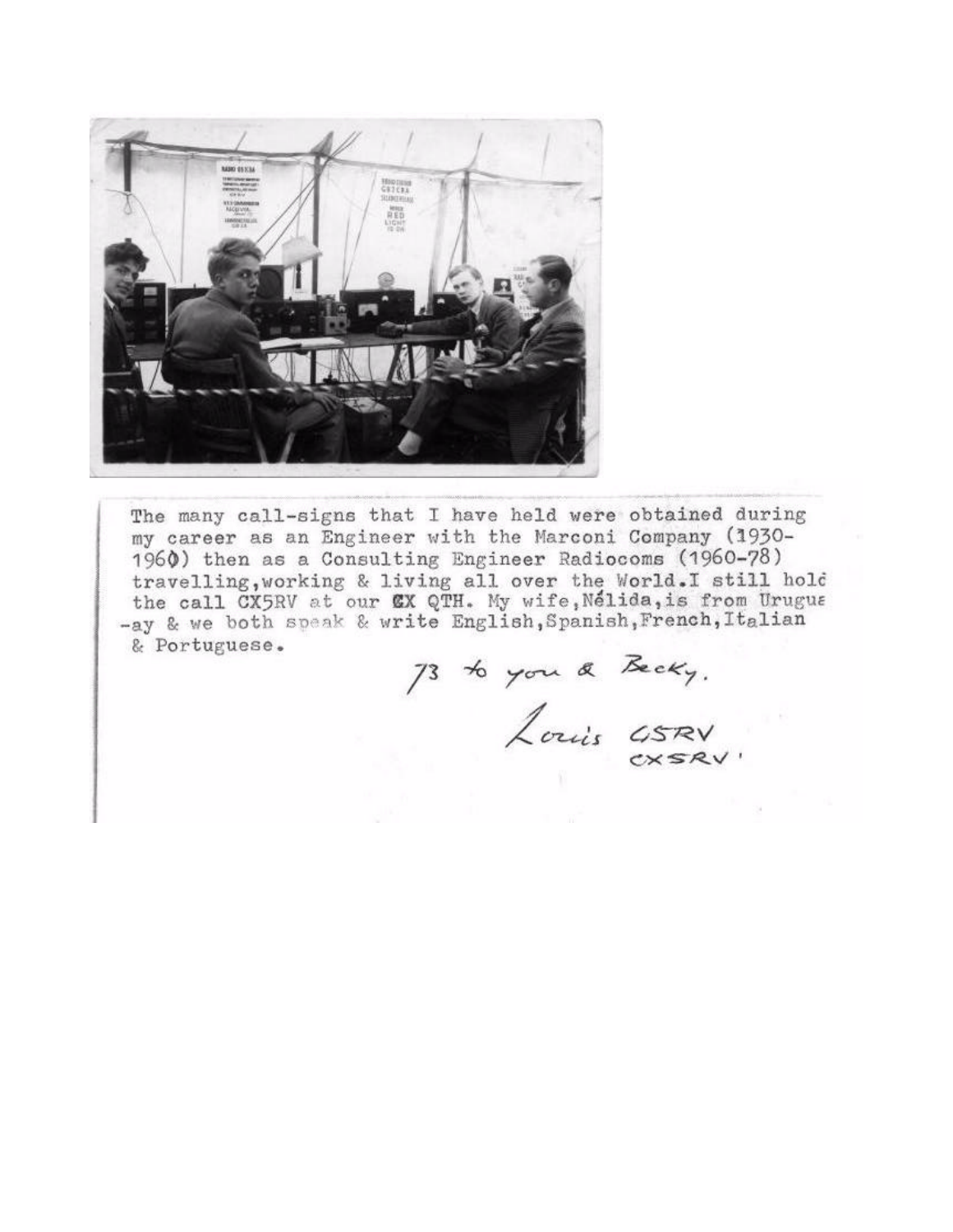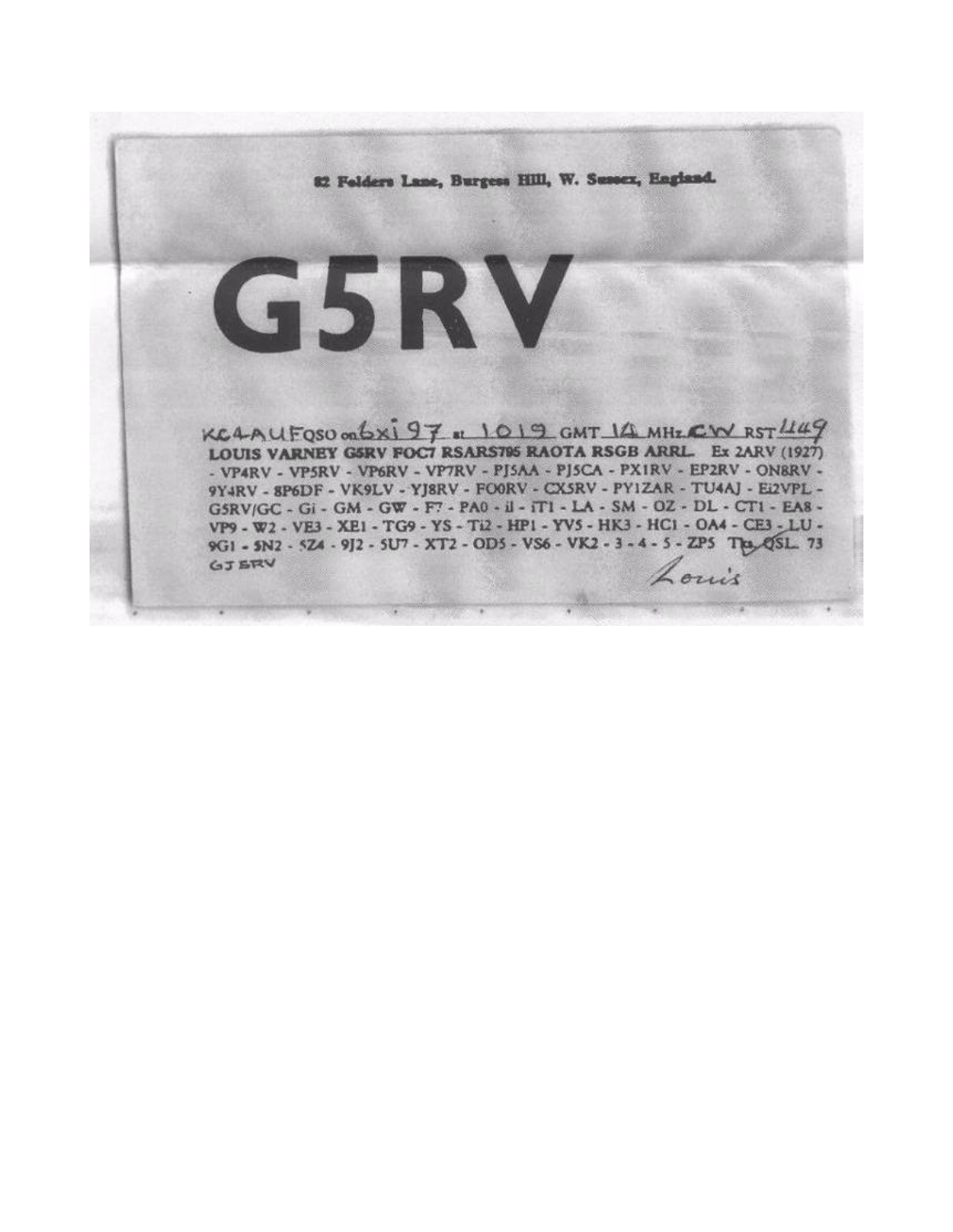

NEWINGTON, CT, Jun 29, 2000--The Amateur Radio world is mourning the loss of R. Louis Varney, G5RV, who invented the world-famous G5RV antenna. Varney died Wednesday, June 28, at his home in West Sussex. He was 89 and had recently been reported in failing health.

The G5RV multiband wire antenna for HF--typically 102 feet on the flattop section--is among the most popular of all antenna designs. Varney first described the G5RV in the November 1966 issue of the *RSGB Bulletin*. While models fed with coaxial cable have proliferated, Varney's personal recommendation was to use a balanced feed line and a matching network for bands other than 20 meters. (The G5RV dipole is discussed in Chapter 7 of *The ARRL Antenna Book*.)

Varney remained an active radio amateur until very recently and kept regular on-the-air schedules. In announcing Varney's passing, the Radio Society of Great Britain said, "His proficiency with the key was legendary, and he spent a great deal of his time experimenting with antennas, and employed a full-size and a double-size G5RV (both fed with open-wire feeders) for his own radio operations."